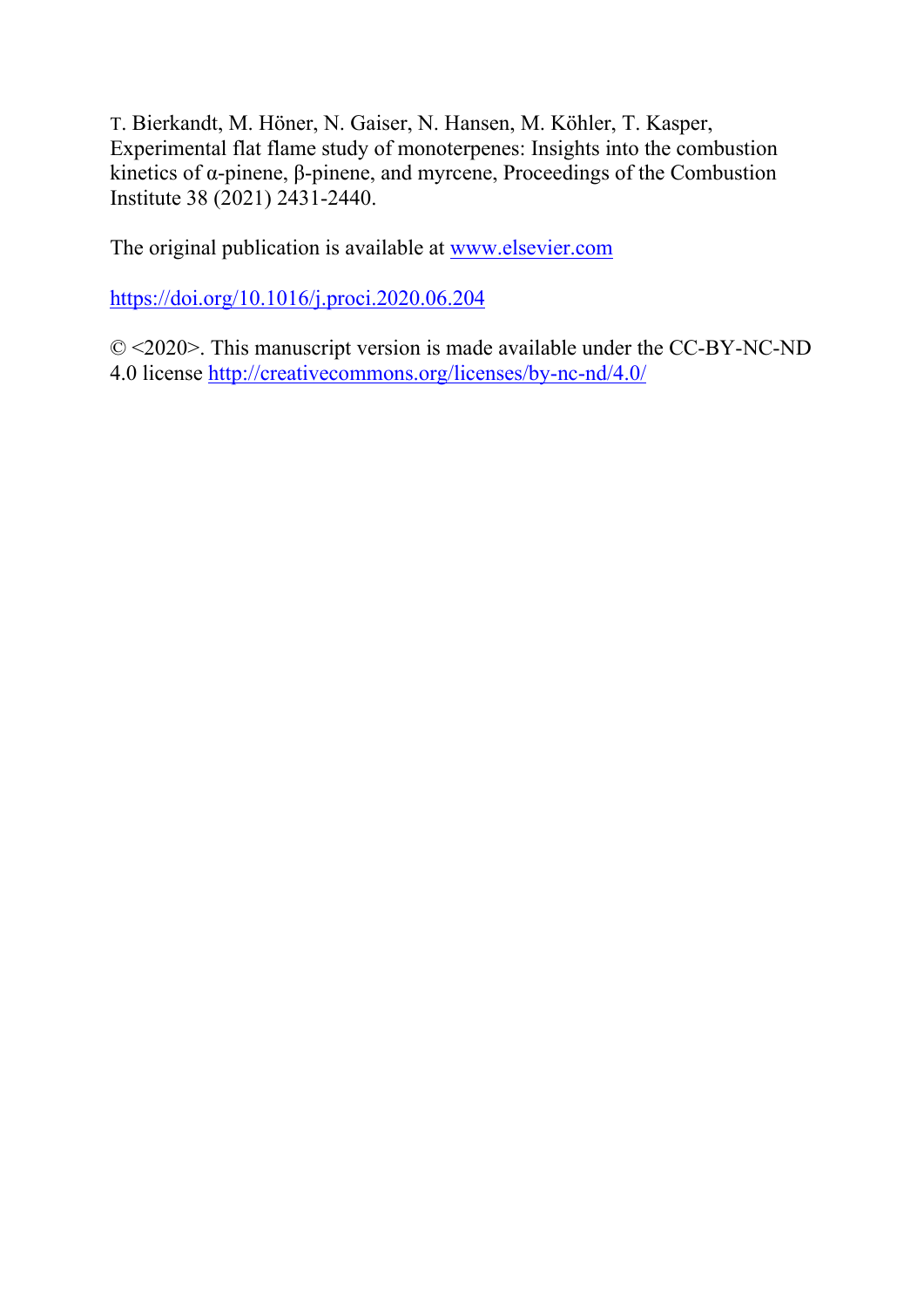# Experimental flat flame study of monoterpenes: Insights into the combustion

# kinetics of α-pinene, β-pinene, and myrcene

Thomas Bierkandt<sup>1,\*</sup>, Martin Höner<sup>2</sup>, Nina Gaiser<sup>1</sup>, Nils Hansen<sup>3</sup>, Markus Köhler<sup>1</sup>, and Tina Kasper<sup>2</sup>

<sup>1</sup>Institute of Combustion Technology, German Aerospace Center (DLR), Pfaffenwaldring 38-40, 70569 Stuttgart, Germany

 $^{2}$ Mass Spectrometry in Reactive Flows, IVG, University of Duisburg-Essen, 47057 Duisburg, Germany

<sup>3</sup>Combustion Research Facility, Sandia National Laboratories, Livermore CA 94550, USA

\*Corresponding Author: Thomas Bierkandt, German Aerospace Center, Pfaffenwaldring 38-40, 70569 Stuttgart, Germany Phone: +49-711-6862-8178, Fax: +49-711-6862-578 E-mail: thomas.bierkandt@dlr.de

#### Colloquium Topic Area: Laminar Flames or Reaction Kinetics (alternative session)

Part Nethod # words Abstract Microsoft Word 2010 word count 281 Main text Microsoft Word 2010 word count 14231 Introduction and the set of the set of the set of the set of the set of the set of the set of the set of the set of the set of the set of the set of the set of the set of the set of the set of the set of the set of the set Experiment 258 Results 2779 Conclusions 383 Acknowledgments 125 Equations  $\vert$  No equations  $\vert$  0 Nomenclature No nomenclature  $\vert 0 \rangle$ References  $(42 + 2) \times 2.3$  lines/ref  $\times$  7.6 words/line 769 Tables No tables 0 Figure 1  $[(63.8 \text{ mm} + 10 \text{ mm}) \times 2.2 \text{ words/mm} \times 1] + 14$  176 Figure 2  $[(55.0 \text{ mm} + 10 \text{ mm}) \times 2.2 \text{ words/mm} \times 1] + 23$  166 Figure 3  $[(44.4 \text{ mm} + 10 \text{ mm}) \times 2.2 \text{ words/mm} \times 1] + 29$  149 Figure 4  $[(56.2 \text{ mm} + 10 \text{ mm}) \times 2.2 \text{ words/mm} \times 1] + 15$  161 Figure 5  $[(55.8 \text{ mm} + 10 \text{ mm}) \times 2.2 \text{ words/mm} \times 1] + 30$  175 Figure 6  $[(81.2 \text{ mm} + 10 \text{ mm}) \times 2.2 \text{ words/mm} \times 1] + 10$  211 Figure 7  $[(55.9 \text{ mm} + 10 \text{ mm}) \times 2.2 \text{ words/mm} \times 1] + 15$  160 Total (excl. abstract) 6198

Word count method: WYSIWYG word processor

Supplementary Material has been included in the submission of this paper

Submitted to the 38<sup>th</sup> International Symposium on Combustion, Adelaide, 2020

Color figures in electronic version only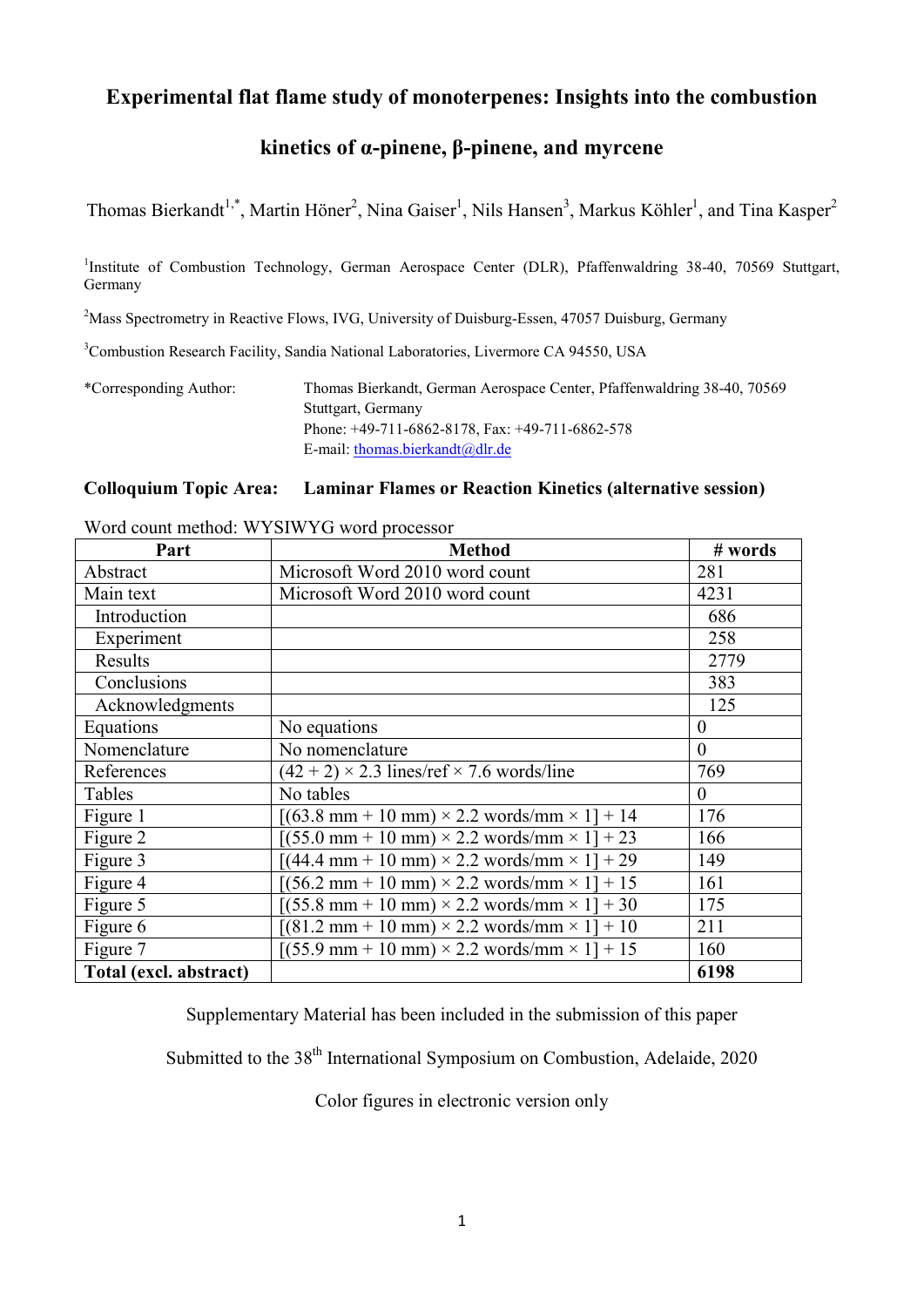#### Abstract

Pinenes and pinene dimers have similar energy densities to petroleum-based fuels and are regarded as alternative fuels. The pyrolysis of the pinenes is well studied, but information on their combustion kinetics is limited. Three stoichiometric, flat premixed flames of the  $C_{10}H_{16}$  monoterpenes  $\alpha$ -pinene, β-pinene, and myrcene were investigated by synchrotron-based photoionization molecular-beam mass spectrometry (PI-MBMS) at the Advanced Light Source (ALS). This technique allows isomerresolved identification and quantification of the flame species formed during the combustion process. Flame-sampling molecular-beam mass spectrometry even enables the detection of very reactive radical species. Myrcene was chosen because of its known formation during β-pinene pyrolysis. The quantitative speciation data and the discussed decomposition steps of the fuels provide important information for the development of future chemical kinetic reaction mechanisms concerning pinene combustion. The main decomposition of myrcene starts with the unimolecular cleavage of the carbon-carbon single bond between the two allylic carbon atoms. Further decompositions by βscission to stable combustion intermediates such as isoprene  $(C_5H_8)$ , 1,2,3-butatriene  $(C_4H_4)$  or allene  $(aC_3H_4)$  are consistent with the observed species pool. Concentrations of all detected hydrocarbons in the β-pinene flame are closer to the myrcene flame than to the α-pinene flame. These similarities and the direct identification of myrcene by its photoionization efficiency spectrum during β-pinene combustion indicate that β-pinene undergoes isomerization to myrcene under the studied flame conditions. Aromatic species such as phenylacetylene  $(C_8H_6)$ , styrene  $(C_8H_8)$ , xylenes  $(C_8H_{10})$ , and indene  $(C_9H_8)$  could be clearly identified and have higher concentrations in the  $\alpha$ pinene flame. Conclusively, a higher sooting tendency can generally be expected for this monoterpene. The presented quantitative speciation data of flat premixed flames of the three monoterpenes α-pinene, β-pinene, and myrcene give insights into their combustion kinetics.

Keywords: Monoterpene; Pinene; Biofuel, Photoionization; Molecular-beam mass spectrometry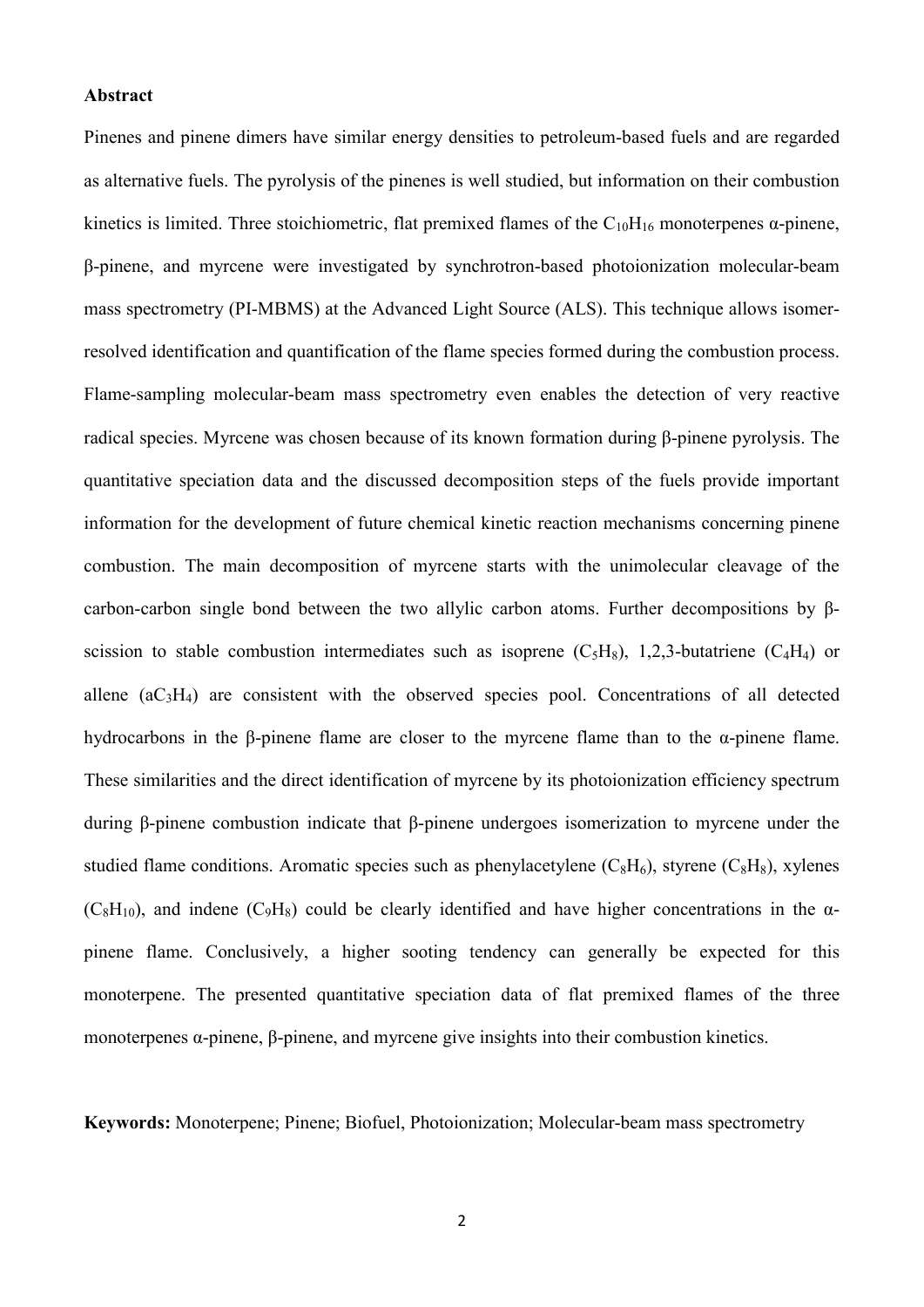#### 1. Introduction

Over the past 25 years, the global production of biofuels as an alternative to fossil fuels for the transport sector has continuously increased [1] as they enable a reduction of  $CO<sub>2</sub>$  emissions and other harmful pollutants. The stringent requirements for aviation fuels, e.g., a high energy density and a low freezing point [2], typically restrict the direct use of conventional biofuels as an alternative to petrol-based aviation fuels. Currently commercially available biojet fuels, e.g., hydroprocessed esters and fatty acids (HEFA) or farnesane, are suitable as drop-in components for Jet A-1 used in civil aviation, while alternatives to petroleum-based fuels with even higher energy densities for powerintensive aircraft, rockets, and missiles are limited. For such applications, the pinene dimers, which have a similar energy density to the tactical fuel JP-10, could be a promising alternative [3,4]. Hydrogenated pinene dimers  $(C_{20}H_{34})$  were synthesized in high yield by dimerization of β-pinene and subsequent hydrogenation over  $P_1O_2$  during chemical catalysis [3]. Highest yields of more than 90% were reached with Nafion as catalyst and a reaction time of six hours at 100°C and atmospheric pressure [3]. Meylemans et al. have also synthesized hydrogenated terpene dimers as potential high energy density fuels from  $\alpha$ -pinene, two other terpenes, and turpentine by selective dimerization and subsequent hydrogenation [4]. The high viscosity of such terpene dimers prevents their use as single fuel component, but 50:50 blends with conventional fuels, e.g., JP-8 and JP-10, have acceptable viscosity even at lower temperatures [5]. A promising method for obtaining pinenes as precursors for pinene dimers from readily accessible raw materials is the synthesis of pinenes from conversion of glucose by engineered *Escherichia coli* bacteria [6]. Currently, the yield is low, e.g., Sarria et al. have achieved 1.2% of the technically possible yield, and has to increase to at least 26% to be an economical alternative to JP-10 [6].

Pinenes  $(C_{10}H_{16})$  are unsaturated, bicyclic compounds and belong to the class of terpenes. They have a similar energy density to conventional diesel [6]. Pinenes, also known as monoterpenes, are the simplest terpenes and consist of two isoprene building blocks. Two constitutional isomers, i.e., αand β-pinene, exist, but α-pinene is the more abundant isomer. Both have two stereocenters and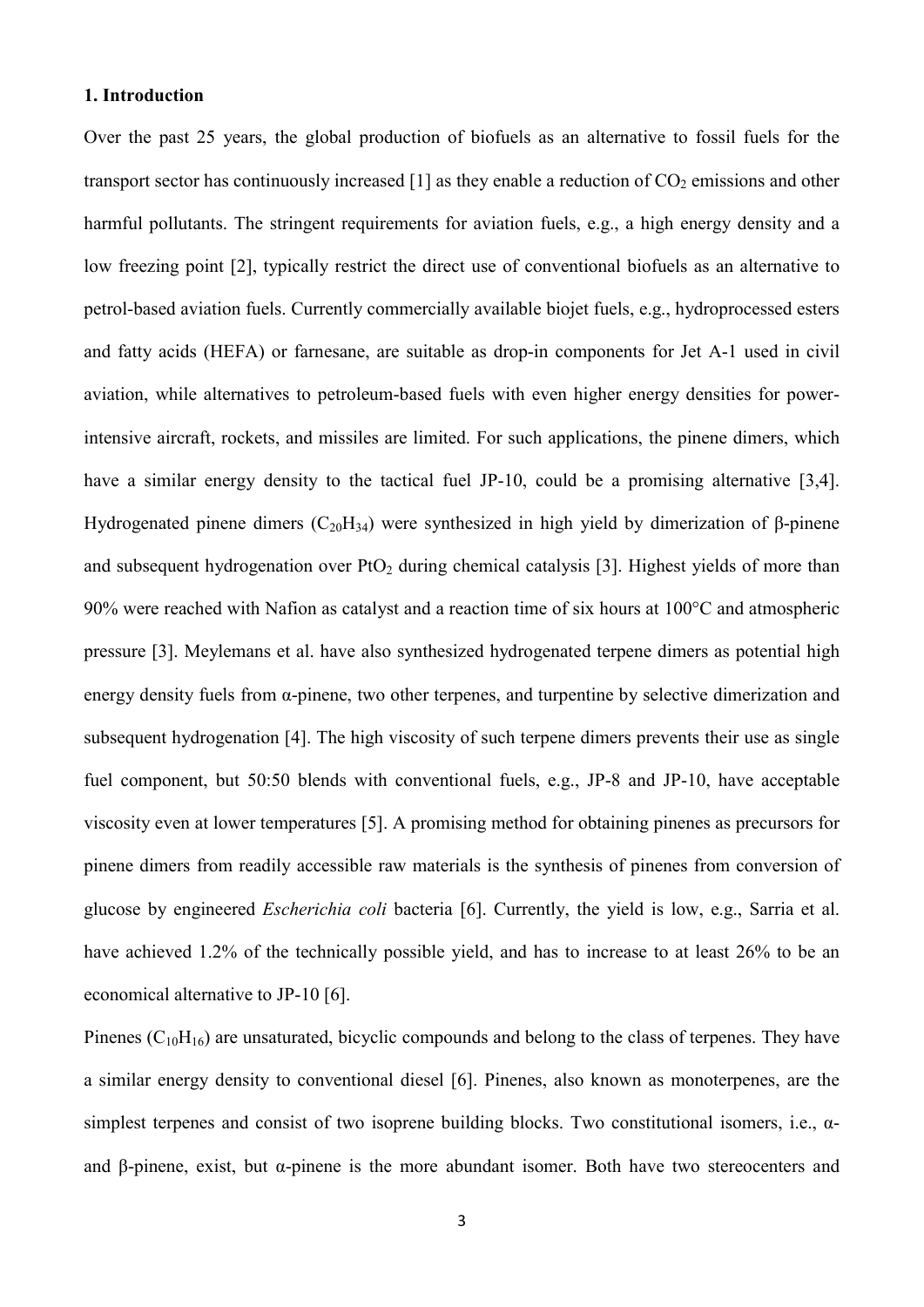overall four enantiomers of the pinenes occur in nature (see Fig. S1 for their structure). A natural source of pinenes is turpentine, which is mainly obtained by tapping pines or as a by-product of papermaking [7].

Previous investigations on the combustion of pinene isomers are limited and focus mainly on the combustion properties of α-pinene. The minimum ignition energies [8] and the laminar burning speeds as well as the Markstein lengths [9] were determined for different α-pinene/benzene/air mixtures. Measurements of minimum ignition energies [10] and laminar burning speeds [11] are also available for  $\alpha$ -pinene/air mixtures. It has been reported by Raman et al. that pure  $\alpha$ -pinene is suitable for gasoline engines, but observed soot concentrations are higher than those of FACE A and EURO V fuel standards [12].

Early pyrolysis studies of pinenes showed that both α-pinene and β-pinene isomerize to different  $C_{10}H_{16}$  species including the acyclic monoterpenes alloocimene from α-pinene and myrcene from βpinene [13,14]. Burwell published a mechanism explaining the formation of the observed isomerization products during the pyrolysis of pinenes via diradical transition states [14]. Recent studies on the pyrolysis of pinenes show that  $\alpha$ -pinene produces mainly alloocimene and limonene and β-pinene mainly limonene, myrcene, and Ψ-limonene via diradical transition states [15,16]. Figure 1 shows the structural formulas of  $C_{10}H_{16}$  isomers formed during pyrolysis of pinenes by opening the four-membered ring in the pinene molecule. The monocyclic terpenes are formed by hydrogen shift reaction from the biradicals, while formation of the acyclic terpenes needs C-C bond scission and intramolecular radical recombination [15]. For alloocimene, fast isomerization from the acyclic β-ocimene is assumed [16].

In this work, the first quantitative speciation dataset of combustion intermediates from flat premixed low-pressure flames with α- and β-pinene as fuel are shown. Moreover, the combustion of myrcene, which is considered as the main pyrolysis product of β-pinene, was investigated. Chemical structures of the three investigated  $C_{10}H_{16}$  monoterpenes are shown in Fig. 1.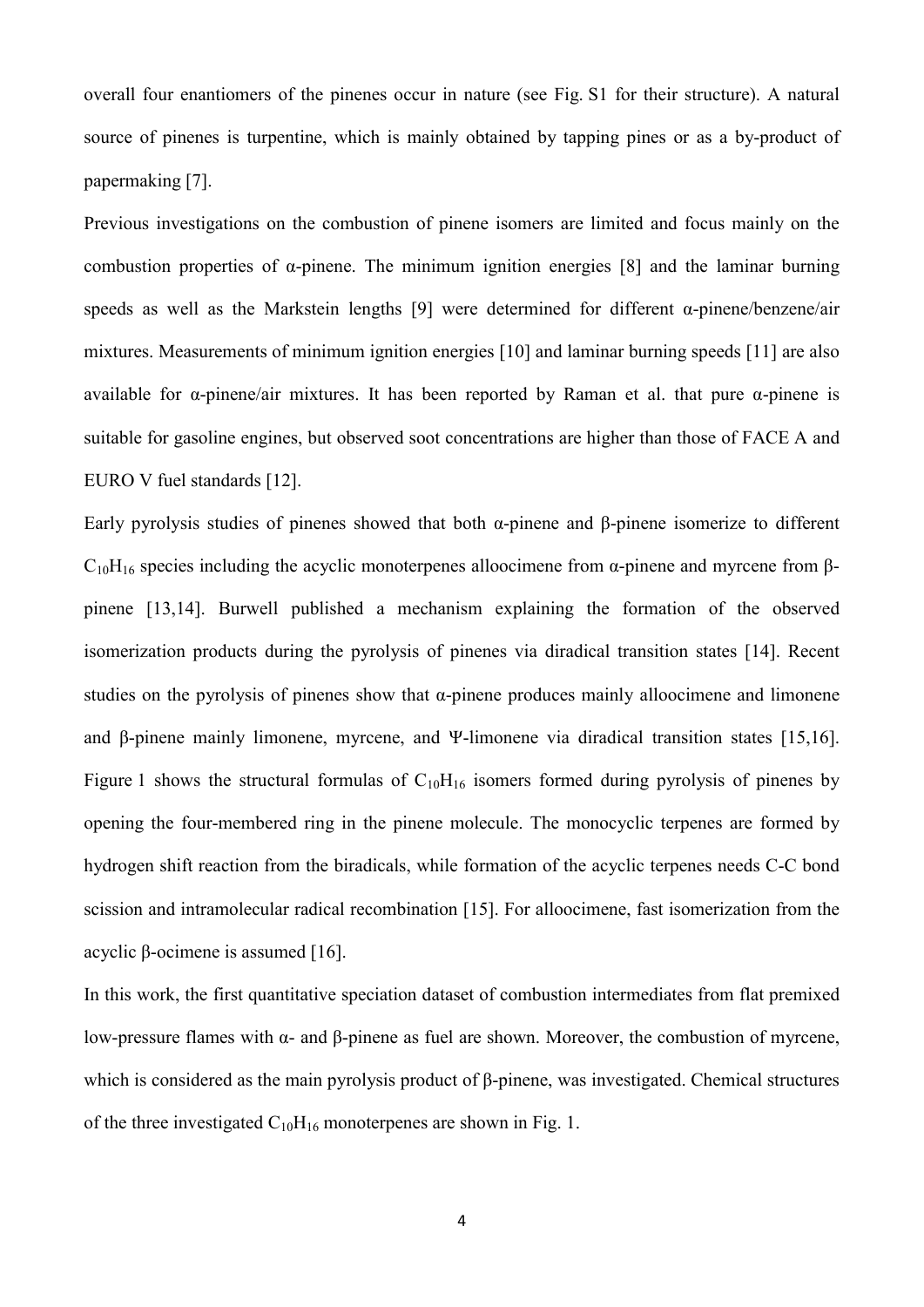

Fig. 1. Isomeric main products in pyrolysis of  $\alpha$ - and β-pinene formed by diradical transition states.

#### 2. Experiment

Three stoichiometric ( $\Phi$ =1.0), flat premixed flames of the three C<sub>10</sub>H<sub>16</sub> isomers (-)- $\alpha$ -pinene (Sigma-Aldrich, ≥97%), (-)-β-pinene (Sigma-Aldrich, ≥97%), and myrcene (Sigma-Aldrich, ≥95%) were investigated at the Advanced Light Source. The total gas flow was  $4 \sin (2 \sin Ar, 1.867 \sin O<sub>2</sub>)$ , and 0.133 slm  $C_{10}H_{16}$ ) with a cold gas velocity of 87.5 cm/s at 300 K for all three flames. Flames were stabilized at 30 mbar on a McKenna burner with a sintered stainless steel matrix 6 cm in diameter. Table S1 summarizes the flame conditions. The photoionization molecular-beam mass spectrometry experiment is described in detail in [17] and in the supplementary material. The data evaluation process to obtain species mole fraction profiles is also described in the supplementary material. Energy resolution was 50 meV for all measured photoionization efficiency (PIE) spectra. Uncertainty of calculated species mole fractions is estimated to be 15–20% for main species, 30– 50% for intermediate species with measured photoionization cross sections (PICS), and a factor of 2–4 for species with unknown PICS. Species with unknown PICS were quantified from scans not more than 0.5 eV above their ionization energy so that their estimated PICS from chemically similar species are typically between 5–10 Mb. Uncertainties in flame-sampling MBMS were further discussed in [18]. Exhaust gas temperatures were measured in the flames with a type R thermocouple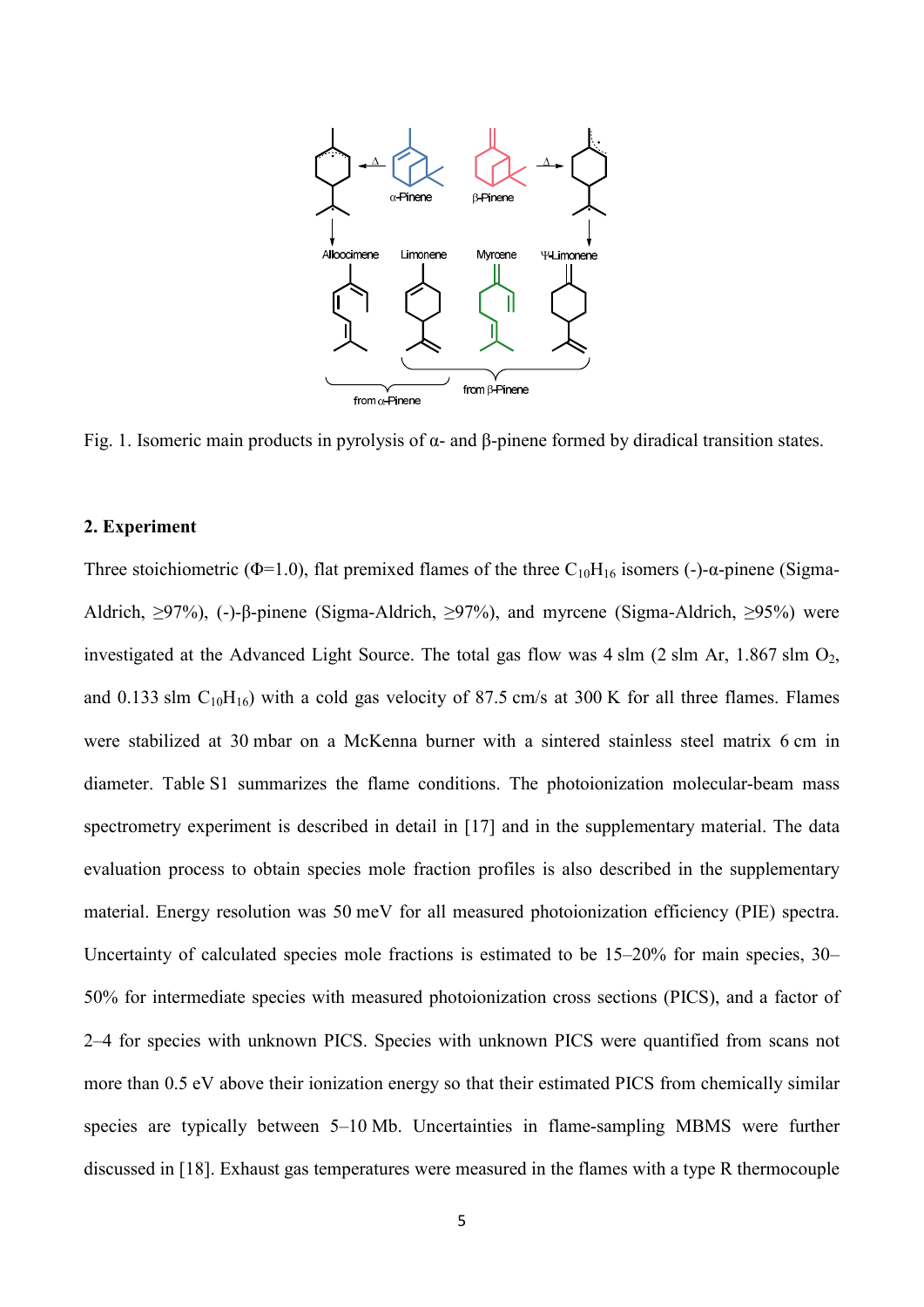coated with  $SiO<sub>2</sub>$  to minimize catalytic effects. Temperature profiles were determined from the temperature dependence of the sampling rate through the sampling nozzle [19]. Uncertainty of the temperature profiles is expected to be 5–10%.

#### 3. Results

Understanding of the combustion chemistry of monoterpenes becomes of scientific importance due to the increasing interest in biomass-derived, alternative fuels. To gain fundamental knowledge about the decomposition of the three monoterpenes, i.e., α-pinene, β-pinene, and myrcene, and the formation of combustion intermediates, flames are compared with each other. The isomer-resolved speciation data can also be used as a starting point for future mechanism development and validation.

#### 3.1 Major species

The three investigated fuels have the same elemental composition, i.e.,  $C_{10}H_{16}$ , and the input composition of the gas phase mixtures is identical for all three flames. With similar heating values, the exhaust gas temperatures and the exhaust gas concentrations of the major species should be nearly equal. The heats of combustion of several terpenes including the three investigated monoterpenes of this study were determined by Hawkins and Eriksen [20]. The values at standard conditions are 1483.0 kcal/mol for α-pinene, 1485.1 kcal/mol for β-pinene, and 1490.4 kcal/mol for myrcene [20] and are therefore close to each other. For comparison, volumetric heat of combustion of JP-10, practically a single-component fuel (*exo*-tetrahydrodicyclopentadiene) and an isomer of the three investigated terpenes, is about 7% higher than for the pinenes [3].

Profiles of the major species  $(Ar, H_2, H_2O, CO, CO_2, O_2, and fuel)$  were determined experimentally for the stoichiometric α-pinene, β-pinene, and myrcene flames (for data, see supplementary material). As expected, the mole fraction profiles are very similar for all three isomers and measured exhaust gas temperatures only differ by 20 K. Differences in the exhaust gas concentrations at 30 mm are below 10% except for hydrogen, whose mole fraction is very small compared to the mole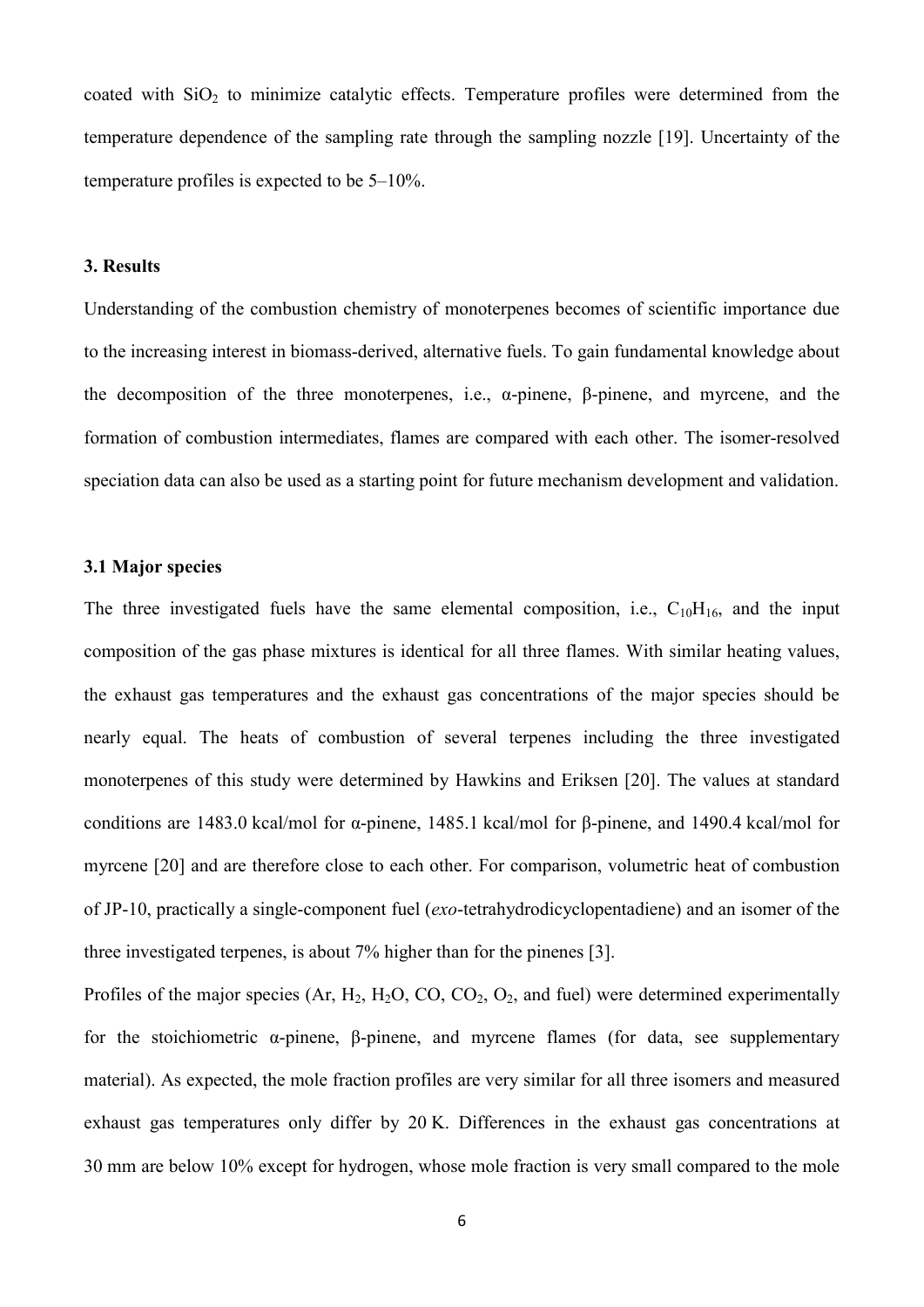fraction of H<sub>2</sub>O (ratio of about 1:10). Deviations in the mole fraction of H<sub>2</sub>O, which are within the error margin of the equivalence ratio set by thermal mass flow controllers, lead to significant deviations of the hydrogen mole fraction, when calculated from the element balance. A small difference is observed for the mole fraction profiles of the fuels. α-Pinene degrades at slower rate than β-pinene and myrcene, but all three fuels are completely consumed at HAB of 2.7 mm. In addition,  $O<sub>2</sub>$  degradation is slightly faster for both pinene isomers compared to myrcene. These differences are within the uncertainty of the experiment, so that the major species mole fraction profiles do not differ significantly. Any differences in the reaction kinetics of the fuels are linked to the different fuel destruction pathways and must be deduced from comparison of mole fraction profiles of combustion intermediates.

## 3.2 Unimolecular dissociation of myrcene and comparison of species pool

More than 50 combustion intermediates could be quantified in each of the flames and complete speciation datasets are provided as supplementary material. Most of the identified species were detected in all three flames, but in different concentrations. Differences between the two bicyclic pinene isomers are greater than those between β-pinene and the acyclic monoterpene myrcene. For example, distinct differences are observed for some  $C_5H_x$  species as shown in Fig. 2. Compared to the  $\alpha$ -pinene flame, the concentrations of C<sub>5</sub>H<sub>7</sub> and C<sub>5</sub>H<sub>9</sub> radicals in the β-pinene flame are about one order of magnitude higher. Concentrations of both radicals are even higher in the myrcene flame. It is obvious that the observed differences in the formation of  $C_5H_7$  and  $C_5H_9$  radicals may be directly related to the first fuel decomposition steps.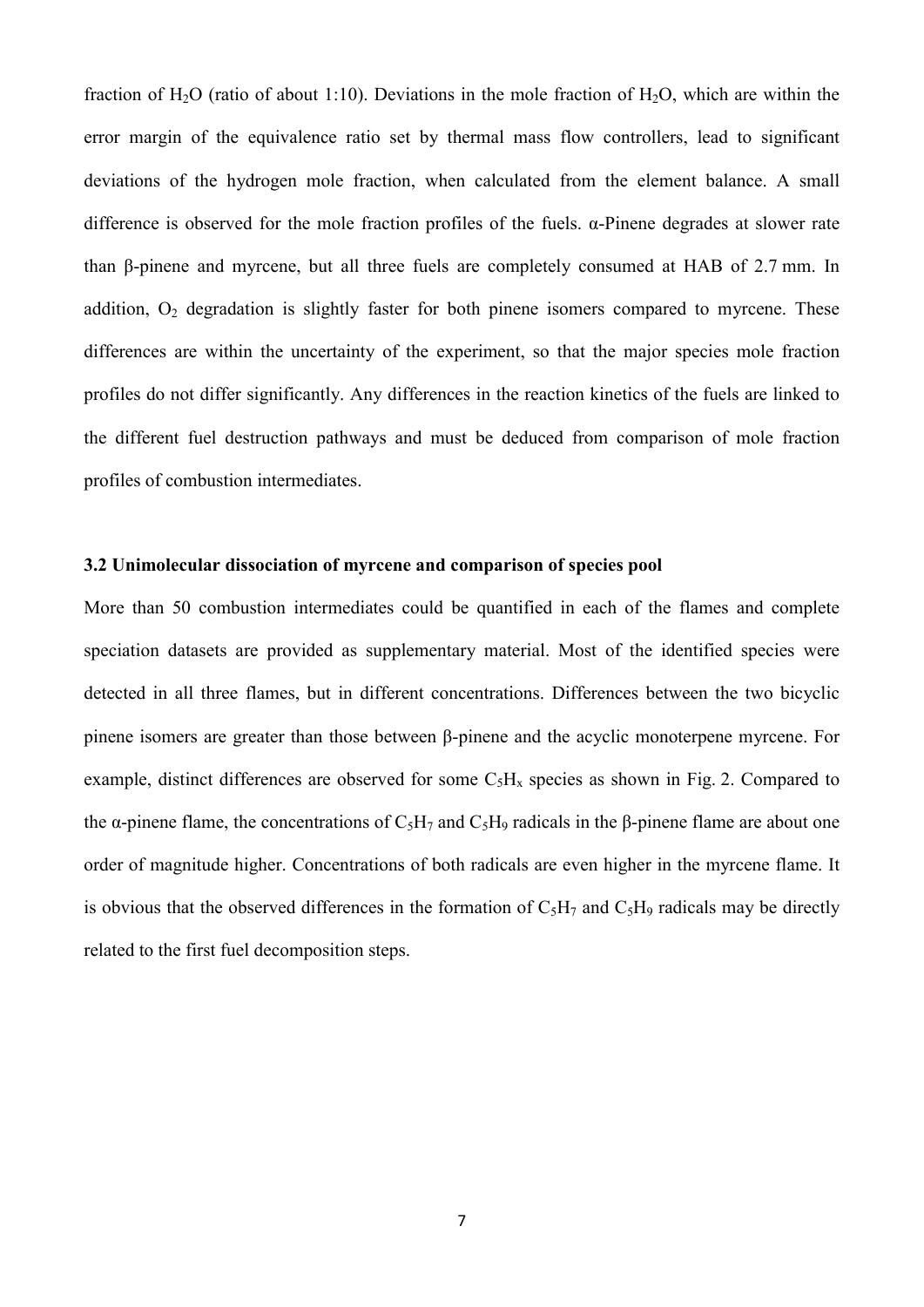

Fig. 2. Mole fraction profiles of  $C_5H_x$  species measured in stoichiometric terpene flames. Blue symbols: α-Pinene (α); Red symbols: β-Pinene (β); Green symbols: Myrcene (M).

Myrcene is an acyclic terpene with three types of C-H bonds and H-abstraction is principally possible at the vinylic, allylic or primary carbon atoms. Figure 3 shows the three types of carbon atoms in myrcene. Hydrogen abstraction at the allylic carbon atoms is most likely because the allylic C-H bond is the weakest C-H bond in myrcene. According to Blanskby and Ellison, the bond dissociation energy of an allylic C-H bond is only 88.8 kcal/mol, which is much smaller than for a vinylic (110.7 kcal/mol) or primary (104.9 kcal/mol) C-H bond [21]. A systematic study of Habstraction ratios for simple hydrocarbons shows that this order of bond strengths is also relevant in flat premixed flames [22]. H-abstraction reactions followed by β-scissions cannot explain the formation of the  $C_5H_7$  or the  $C_5H_9$  radical in myrcene combustion.

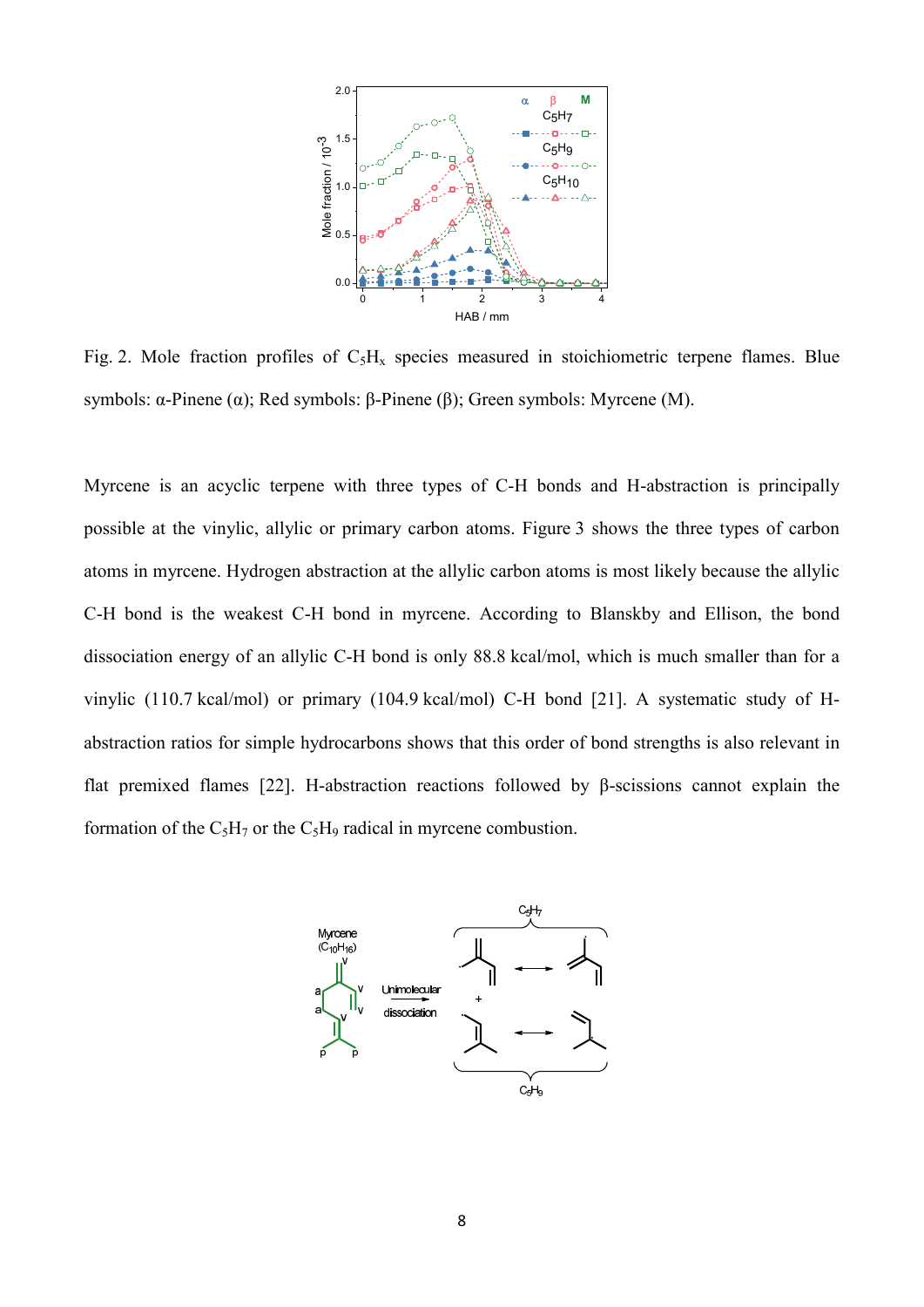Fig. 3. Labeling of vinylic (v), allylic (a), and primary (p) carbon atoms in myrcene and scheme for the formation of resonance-stabilized  $C_5H_7$  and  $C_5H_9$  radicals by unimolecular dissociation of myrcene.

In the combustion of higher alkenes, unimolecular cleavage of C-C single bonds in allylic position plays a role and is a common decomposition pathway of the fuel. Hansen et al. showed that the unimolecular C-C bond breaking in 1-hexene to directly form allyl and *n*-propyl radicals is the most important decomposition pathway in flames [23]. In the high-temperature oxidation of alkenes, a C-C bond cleavage typically results in the formation of a resonance-stabilized radical and an alkyl radical [24]. For myrcene, only the cleavage of one C-C single bond leads directly to  $C_5H_7$  and  $C_5H_9$ radicals (see Fig. 3) and can explain the high concentrations of these radicals in the myrcene flame. Cleavage of this C-C bond is very likely because both of the radicals are resonance-stabilized. Stolle and Ondruschka also proposed a unimolecular bond breaking in the pyrolysis of myrcene [25]. The radicals shown in Fig. 3 are 2-methylene-3-butenyl  $(C_5H_7)$  and 3-methyl-1-buten-3-yl  $(C_5H_9)$ . Measured photoionization efficiency (PIE) spectra of  $C_5H_7$  and  $C_5H_9$  from the three terpene flames are shown in Fig. S3. Shape of the PIE spectra of  $C_5H_7$  is nearly identical for all flames in the range of 7.9–10 eV, but signal intensity for α-pinene is more than a factor of 10 smaller compared to the other two fuels. The onset in signal intensity at 7.9 eV fits to the estimated ionization energy (IE) of 7.9 eV for the resonance-stabilized 2-methylene-3-butenyl radical [26]. Ionization energies of other  $C_5H_7$  isomers are less than 7.6 eV [26], so that their presence can be excluded. PIE spectra of  $C_5H_9$ from 7.9–10 eV are shown in Fig. S3. The onset is below 7.9 eV preventing an exact determination of the IE. The 3-methyl-1-buten-3-yl radical has an IE of 7.13 eV [26] and formation is likely as discussed. Shapes of the PIE spectra are again nearly the same in all three flames. It can be assumed that the same radical pool is formed, but that concentrations between the two pinenes may be considerably different.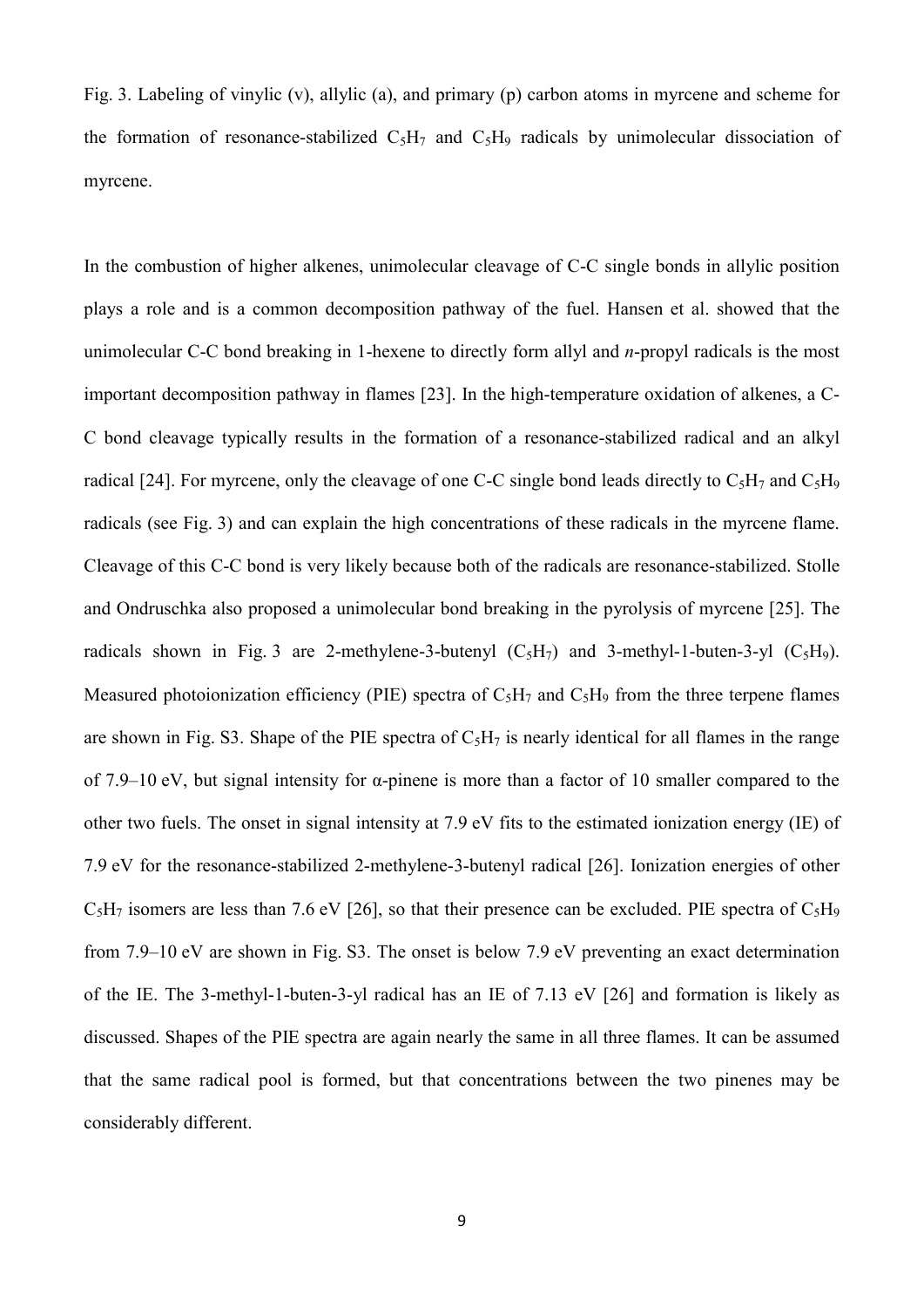It seems plausible that mole fractions of the  $C_5H_x$  radicals are significantly smaller in the  $\alpha$ -pinene flame compared to myrcene since the direct formation of  $C_5H_7$  or  $C_5H_9$  radicals from the fuel is not expected due to the bicyclic structure. One would expect the same for β-pinene, which also has a bicyclic structure. For both fuels, significantly higher concentrations were observed in comparison to α-pinene, so that it can be concluded that the fuel decomposition of β-pinene differs significantly from  $\alpha$ -pinene and there are more similarities to myrcene. There are several other  $C_3-C_6$  species whose concentrations differ between the two pinene flames, while more similarities are observed between β-pinene and myrcene. Figure 4 compares the maximum mole fractions of eight combustion intermediates from the three flames including the previously discussed  $C_5H_7$  and  $C_5H_9$  radicals. Because photoionization cross sections for these radicals as well as for  $C_4H_5$  are not known, estimated values are used for quantification. Since profile shapes of the PIE spectra for these radicals are very similar in all flames and quantification was done from scans with the same photon energy, comparability of the mole fractions is still given. Stable intermediates from Fig. 4 are, e.g., allene  $(aC_3H_4)$ , 1,2,3-butatriene  $(C_4H_4)$ , and isoprene  $(C_5H_8)$ . Their formation is discussed below, but comparison of the maximum mole fractions further confirms that the species pool formed in the βpinene flame is more equal to myrcene than to α-pinene. This observation might indicate that βpinene isomerizes to myrcene during combustion in a flame as seen in pyrolysis where myrcene is a major product besides *p*-mentha-1,8-diene (limonene) and *p*-mentha-1(7),8-diene (ψ-limonene) [15].

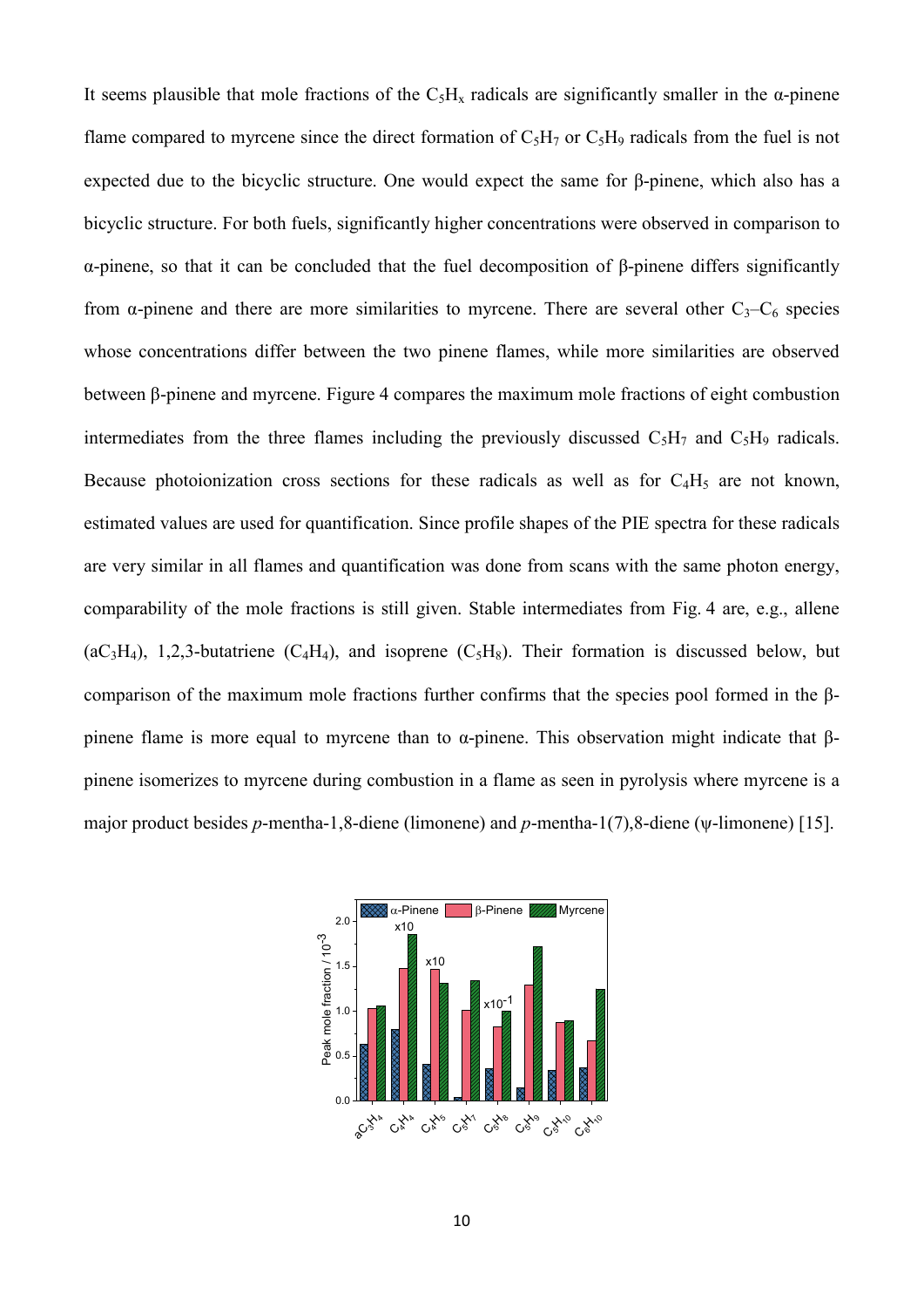Fig. 4. Peak mole fractions of  $C_3-C_6$  combustion intermediates measured in α-pinene, β-pinene, and myrcene flames.

#### 3.3 Isomerization of the pinenes

Figure 5 compares PIE curves of C<sub>10</sub>H<sub>16</sub> obtained at HAB of 2.1 mm (α- and β-pinene) and 1.8 mm (myrcene) in the reaction zone of the terpene flames with the fragmentation scans of the pure substances. Pure substances were vaporized at 180°C, i.e., just above the boiling point, and diluted with argon. Isomerization can be excluded at these conditions. In pyrolysis, the isomerization of αand β-pinene starts at 300°C [16] and 350°C [15], respectively. Measured ionization energies of 8.15 eV for α-pinene and 8.45 eV for β-pinene agree well with the known values of 8.07 eV [27] and 8.45 eV [28] from the literature. The observed adiabatic IE of myrcene at 8.35 eV is lower than for β-pinene. Similar differences are known for the vertical ionization energies of these two terpenes. Sabljic and Güsten measured vertical ionization energies of 8.61 eV for myrcene and 8.68 eV for βpinene, respectively [29].



Fig. 5. Comparison of photoionization efficiency (PIE) spectra of  $C_{10}H_{16}$  obtained from the three terpene flames with the pure substances. Blue symbols: α-Pinene (α); Red symbols: β-Pinene (β); Green symbols: Myrcene (M).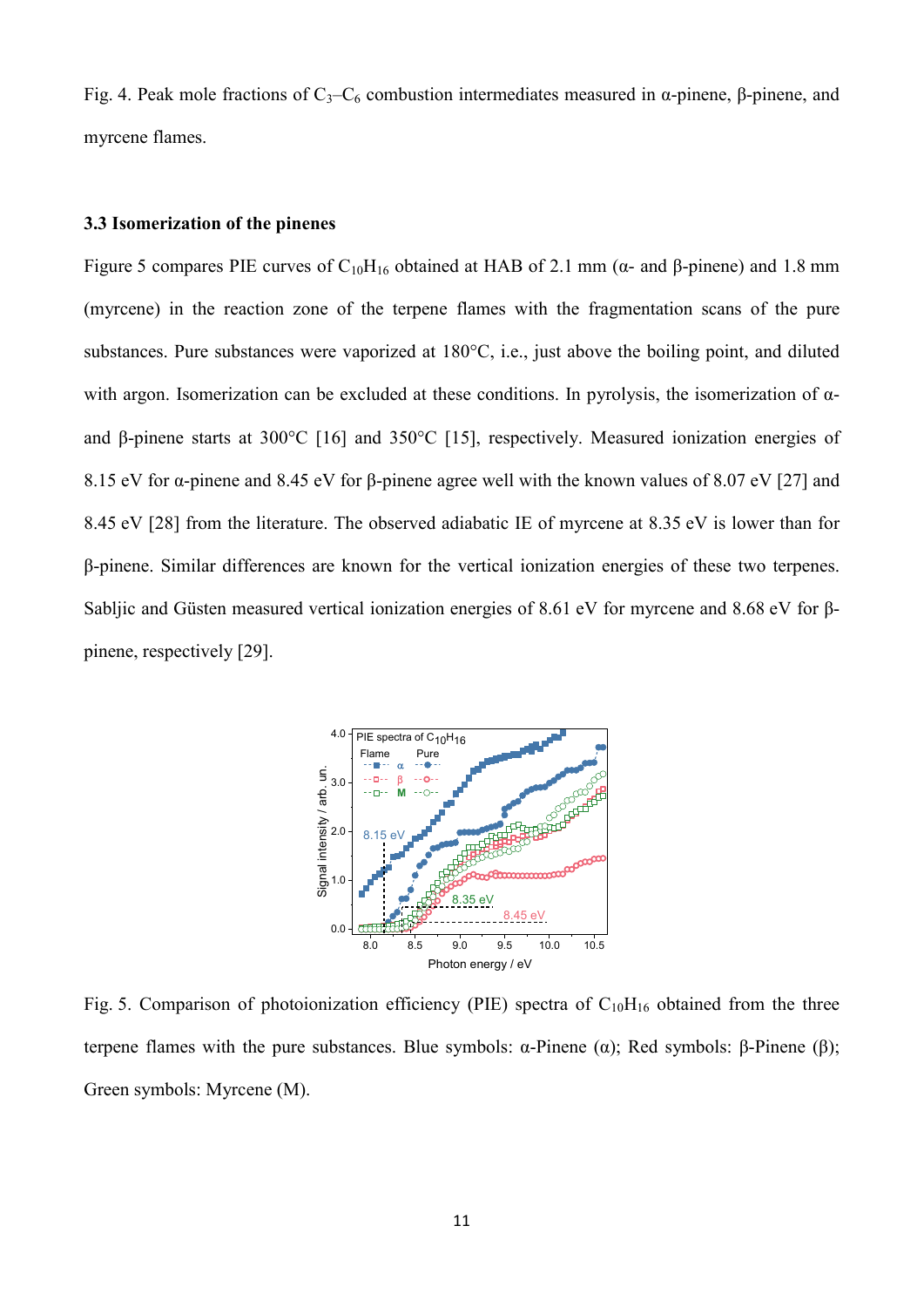It is obvious that the onset of the PIE spectrum of  $C_{10}H_{16}$  measured in the  $\alpha$ -pinene flame is below 7.9 eV, which is significantly smaller than the IE of pure α-pinene. There is also no clear increase in the PIE spectrum at the ionization energy of  $\alpha$ -pinene. Complete isomerization of  $\alpha$ -pinene seems to be relevant at least at this position in the flame. In the pyrolysis of α-pinene, the main products of isomerization above 300°C are the acyclic alloocimene and the monocyclic limonene (see Fig. 1). Méjean et al. measured ionization energies of several monoterpenes by atmospheric pressure photoionization (APPI) at the SOLEIL synchrotron in France and determined an IE of 8.54 eV for limonene [30]. This value is significantly higher than the IE of  $\alpha$ -pinene and there is also no increase in the measured PIE spectrum at this photon energy, which would indicate the formation of limonene in the flame. Adiabatic ionization energies of several diastereomeric structures of alloocimene are located between 7.32 and 7.66 eV at the G4 level of theory (see Table S2) and were calculated with Gaussian 16 [31]. The calculations show that alloocimene has a lower IE than  $\alpha$ -pinene and this terpene would be a plausible isomerization product of α-pinene as known from pyrolysis experiments [16]. A few species with mass-to-charge ratio larger than  $\alpha$ -pinene, e.g., C<sub>11</sub> species, are observed in the flame. Since their ionization energies are higher than 7.9 eV, they cannot contribute to the signal of  $C_{10}H_{16}$  below 7.9 eV in Fig. 5.

A further species, which may be formed by isomerization of  $\alpha$ -pinene, is  $\alpha$ -phellandrene. Kolicheski et al. observed the formation of β-phellandrene during the pyrolysis of β-pinene [32] and a possible explanation for the formation of this species was given by Stolle and Ondruschka, who proposed a sigmatropic [1,3]-H-shift from the diradical structure after ring opening of β-pinene [25]. In analogy to β-pinene, α-phellandrene could be formed from α-pinene. A vertical ionization energy of 7.79 eV was calculated by Nauduri and Greenberg [33]. Thus, α-phellandrene would be a second terpene that has a lower IE than α-pinene and may be formed under our flame conditions. The observations suggest that unimolecular isomerization of α-pinene is an important fuel consumption pathway in flames. Fuel consumption by unimolecular isomerization under ring opening was also identified as important decomposition step in methylcyclohexane flames [34].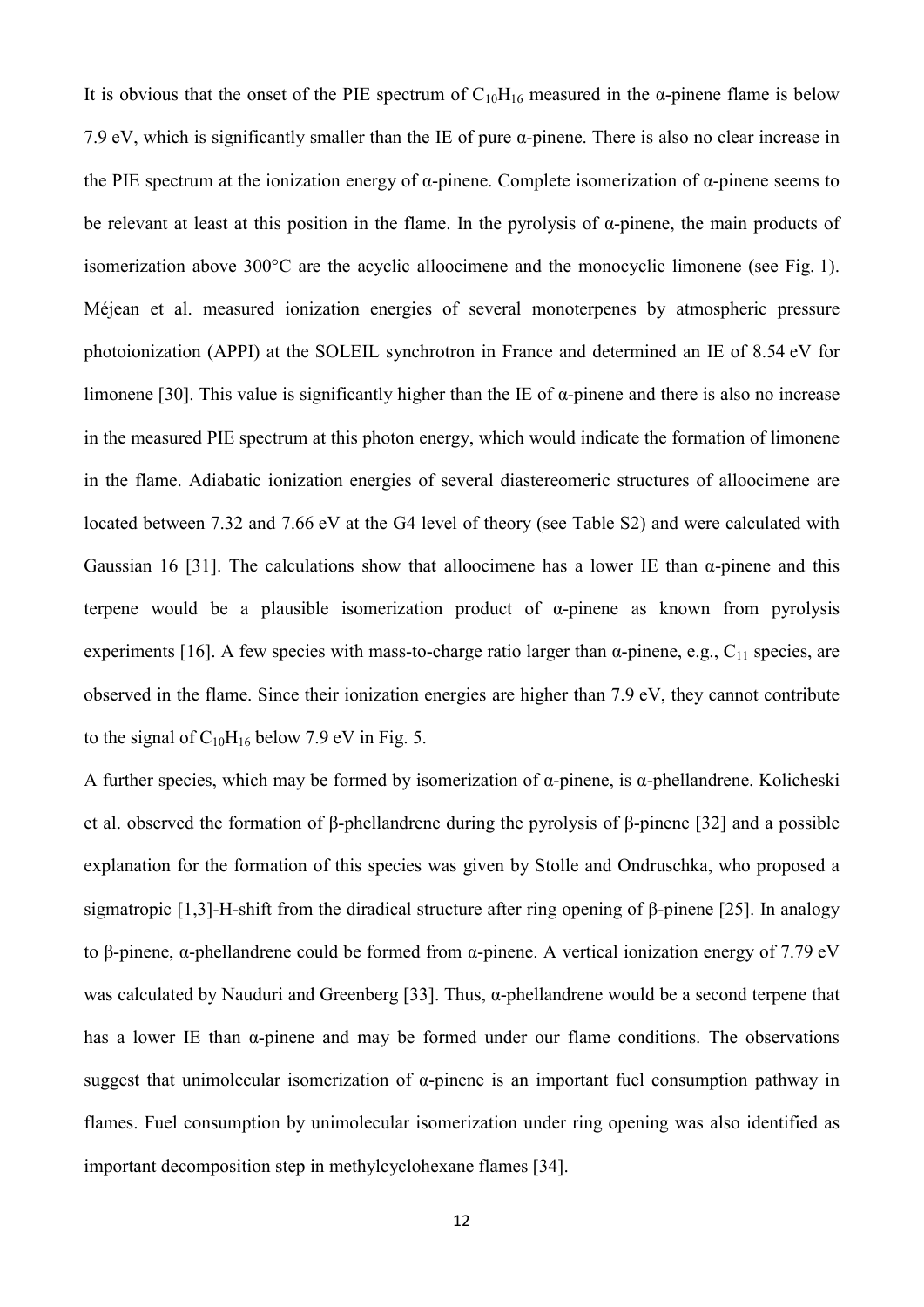PIE spectra of  $C_{10}H_{16}$  from β-pinene and myrcene flames are very similar as shown in Fig. 5 and the PIE spectrum of pure myrcene fits to these spectra in the measured range, while the PIE spectrum of the pure β-pinene significantly changes near 8.9 eV. Based on these observations, an isomerization of β-pinene to the acyclic myrcene during its combustion can be assumed. The unimolecular decomposition of myrcene discussed before also explains the high concentrations of  $C_5H_7$  and  $C_5H_9$ radicals in the β-pinene flame. A small onset below the ionization energy of myrcene is observed in the myrcene flame and a possible explanation might be the formation of small amounts of  $C_{10}H_{16}$ isomers by H-addition and subsequent C-H-β-scission from myrcene to yield β-ocimene or αmyrcene.

#### 3.4 Decomposition of  $C_5H_7$  and  $C_5H_9$  radicals

A scheme for further decomposition of  $C_5H_7$  and  $C_5H_9$  radicals, which will be relevant for myrcene and β-pinene flames, is shown in Fig. 6. β-Scission of the C-C single bond between the two vinylic carbon atoms in the 2-methylene-3-butenyl radical  $(C_5H_7)$  leads to allene (a $C_3H_4$ ) and vinyl radicals  $(C<sub>2</sub>H<sub>3</sub>)$ . Mole fraction of allene measured in both the β-pinene and myrcene flame is about 1.6 times higher than for the  $\alpha$ -pinene flame. For 3-methyl-1-buten-3-yl radicals (C<sub>5</sub>H<sub>9</sub>), C-C-β-scission is not possible and C-H-β-scission will lead to the formation of the  $C_5H_8$  isomers 3-methyl-1,2-butadiene and isoprene. Ionization energies of 3-methyl-1,2-butadiene and isoprene are 8.95 and 8.85 eV, respectively [35]. The measured onset in the PIE spectrum of  $C_5H_8$  from the β-pinene flame is about 8.8 eV. A comparison of this measured PIE spectrum with PIE spectra of 3-methyl-1,2-butadiene [36] and isoprene [37] from the literature shows that mainly isoprene is formed since the PIE spectrum from the flame is best reproduced by the PIE spectrum of isoprene (see Fig. S4). Although the spectrum of 3-methyl-1,2-butadiene fits up to a photon energy of 9.2 eV, it clearly differs from the measured spectrum at higher energies. Since the shapes of all measured PIE spectra of  $C_5H_8$  are identical in all three flames, isoprene is also the major component of all  $C_5H_8$  isomers in the myrcene and α-pinene flame. A possible explanation for the absence of 3-methyl-1,2-butadiene might be a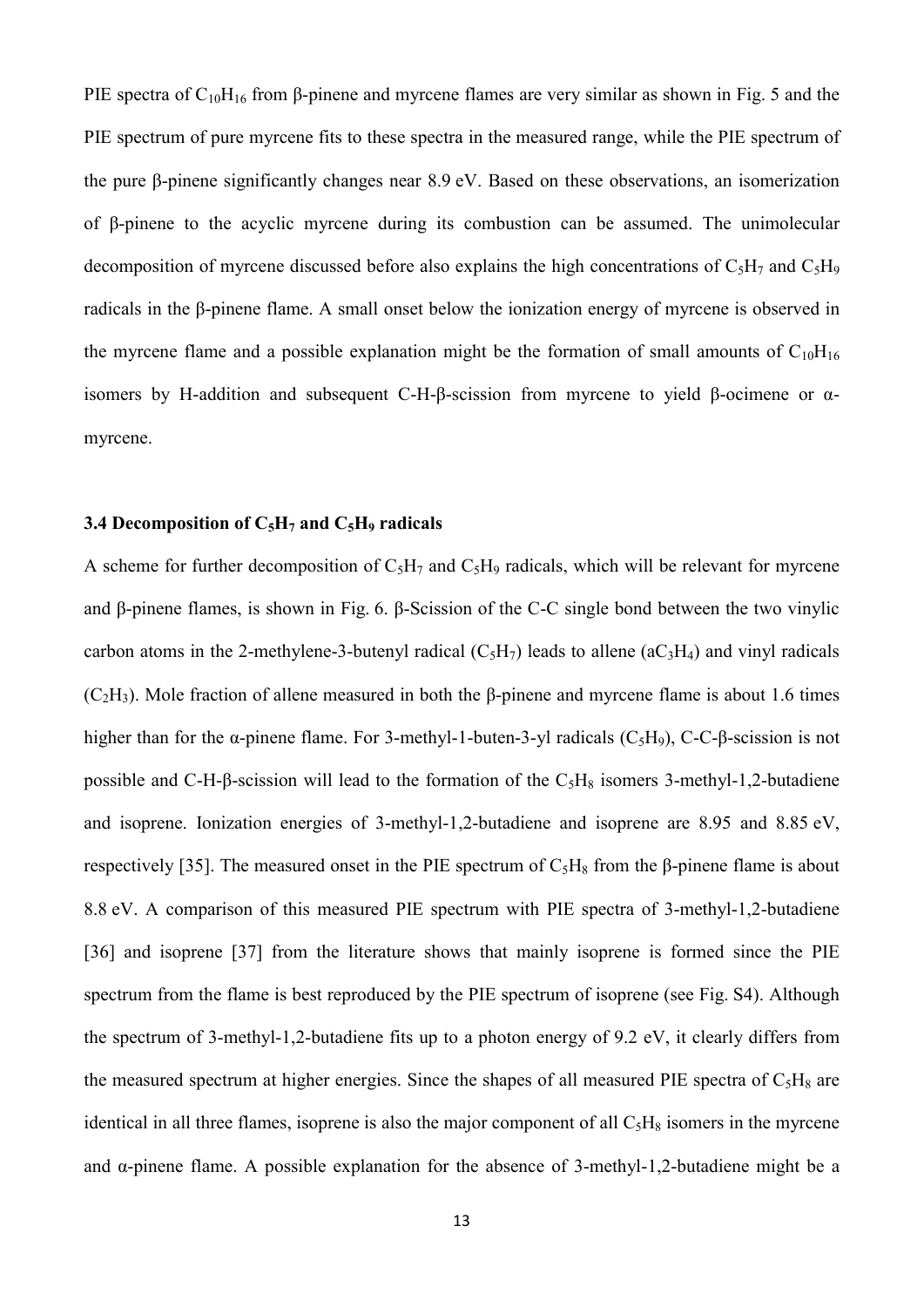very rapid isomerization to isoprene as reported by Ruwe et al. in the combustion of 2-methyl-2 butene, where 3-methyl-1,2-butadiene could be detected, but the concentration of isoprene was 9 times higher [38]. Isomerization to isoprene would be analogous to isomerization of 1,2-butadiene to 1,3-butadiene via 1,2-H-shift [39]. Isoprene is formed in high concentrations in the β-pinene and myrcene flame with peak mole fractions of  $8 \cdot 10^{-3}$  and  $1 \cdot 10^{-2}$ , respectively, as shown in Fig. 4. For comparison, the concentration of isoprene in the  $\alpha$ -pinene flame is only about 45% of the value in the β-pinene flame.



Fig. 6. Scheme for further decomposition of the  $C_5H_7$  and  $C_5H_9$  radicals.

Starting from 3-methyl-1,2-butadiene and isoprene, another H-abstraction followed by C-C-βscission leads to 1,2,3-butatriene  $(C_4H_4)$  or allene  $(aC_3H_4)$  as shown in the scheme in Fig. 6. The C4H4 isomer vinylacetylene is the more abundant isomer in all three investigated flames with maximum mole fraction of a factor of 6–8 higher than 1,2,3-butatriene. Since the formation of 3 methyl-1,2-butadiene could not be confirmed, 1,2,3-butatriene is mainly formed as vinylacetylene via  $C_4H_5$  radicals [40]. Concentrations of both, 1,2,3-butatriene and the  $C_4H_5$  radical, are significantly larger in the β-pinene and myrcene flame. The stable combustion intermediate allene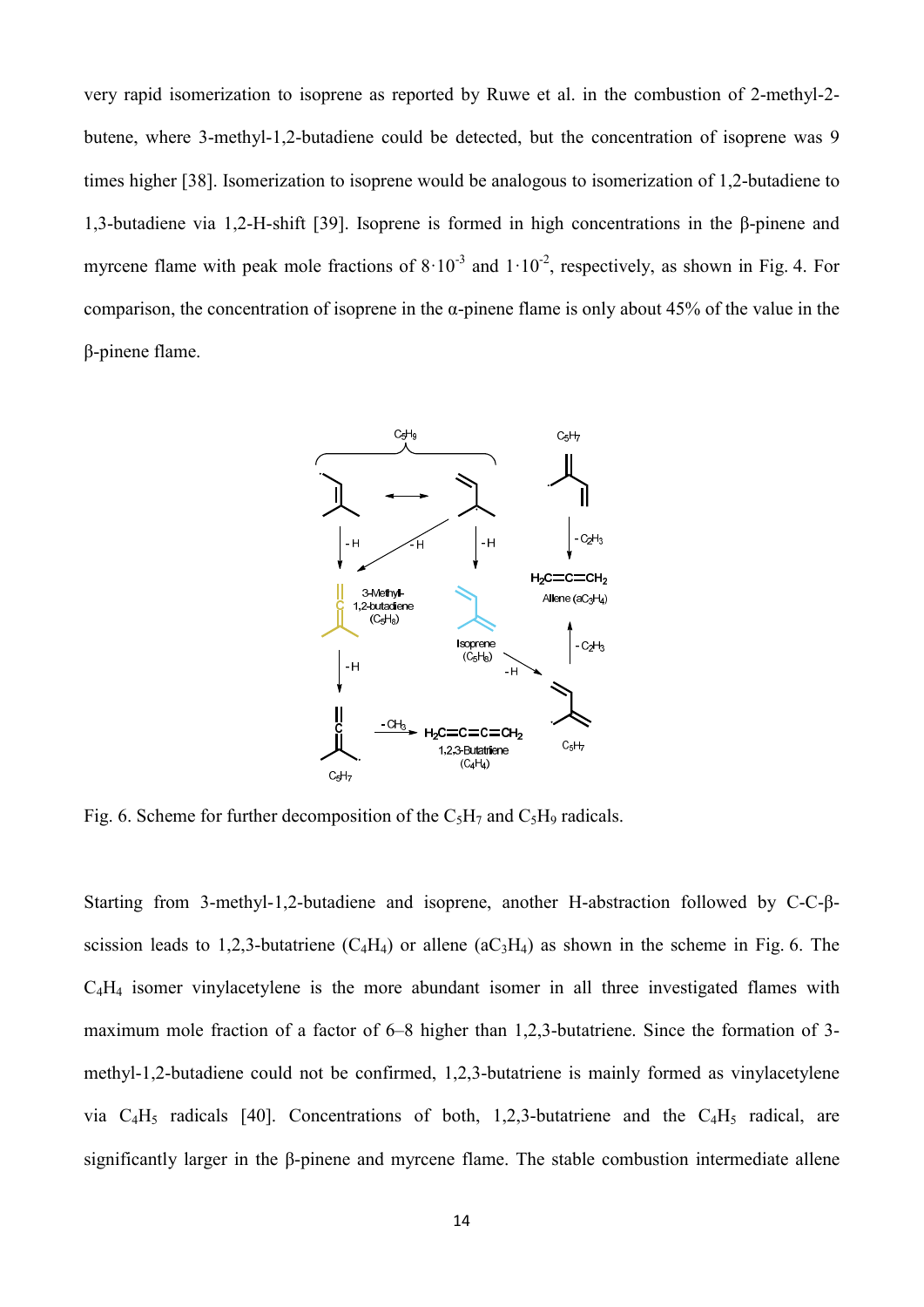opens additional channels to obtain propyne ( $pC_3H_4$ ) by isomerization and propargyl radicals ( $C_3H_3$ ) by H-abstraction [41].

A competing decomposition pathway of myrcene by H-abstraction reactions is discussed in the supplementary material and shows the formation of  $C_{10}H_{14}$ ,  $C_8H_{12}$ ,  $C_4H_5$ , and  $C_6H_{10}$ . Similarities between myrcene and β-pinene for these species are consistent with the isomerization of β-pinene.

## 3.5 Aromatic species and larger hydrocarbons

Figure 7 shows peak mole fractions of  $C_3H_7$  radicals and larger  $C_8-C_{10}$  hydrocarbons from the three terpene flames. Again, results for β-pinene and myrcene are more similar, but maximum mole fractions of shown species are now significantly higher for the  $\alpha$ -pinene flame. Aromatic species, e.g., phenylacetylene  $(C_8H_6)$ , styrene  $(C_8H_8)$ , xylenes  $(C_8H_{10})$ , and indene  $(C_9H_8)$ , were clearly identified by their ionization energies. Larger concentrations of these species indicate that soot formation is potentially higher in the combustion of α-pinene. The mole fraction of benzene is also higher in the α-pinene flame (about a factor of 1.5 compared to β-pinene). During combustion of αpinene in a gasoline engine, it was also observed that  $\alpha$ -pinene even produces more soot than conventional gasoline [12]. The observations made here suggest that β-pinene would be better suited as fuel than  $\alpha$ -pinene with respect to avoidance of soot emissions. Other  $C_9 - C_{10}$  hydrocarbons were detected in higher concentrations in the α-pinene flame. However, the ionization energy of the first ionized species of  $C_9H_{12}$ ,  $C_9H_{14}$ , and  $C_{10}H_{14}$  is smaller than the starting point of the energy scan, i.e., smaller than 7.90 eV. If  $\alpha$ -phellandrene is an isomerization product during  $\alpha$ -pinene combustion as discussed above, its decomposition would lead to *p*-cymene  $(C_{10}H_{14})$  after H-abstraction or to the smaller combustion intermediates toluene  $(C_7H_8)$  and  $C_3H_7$ .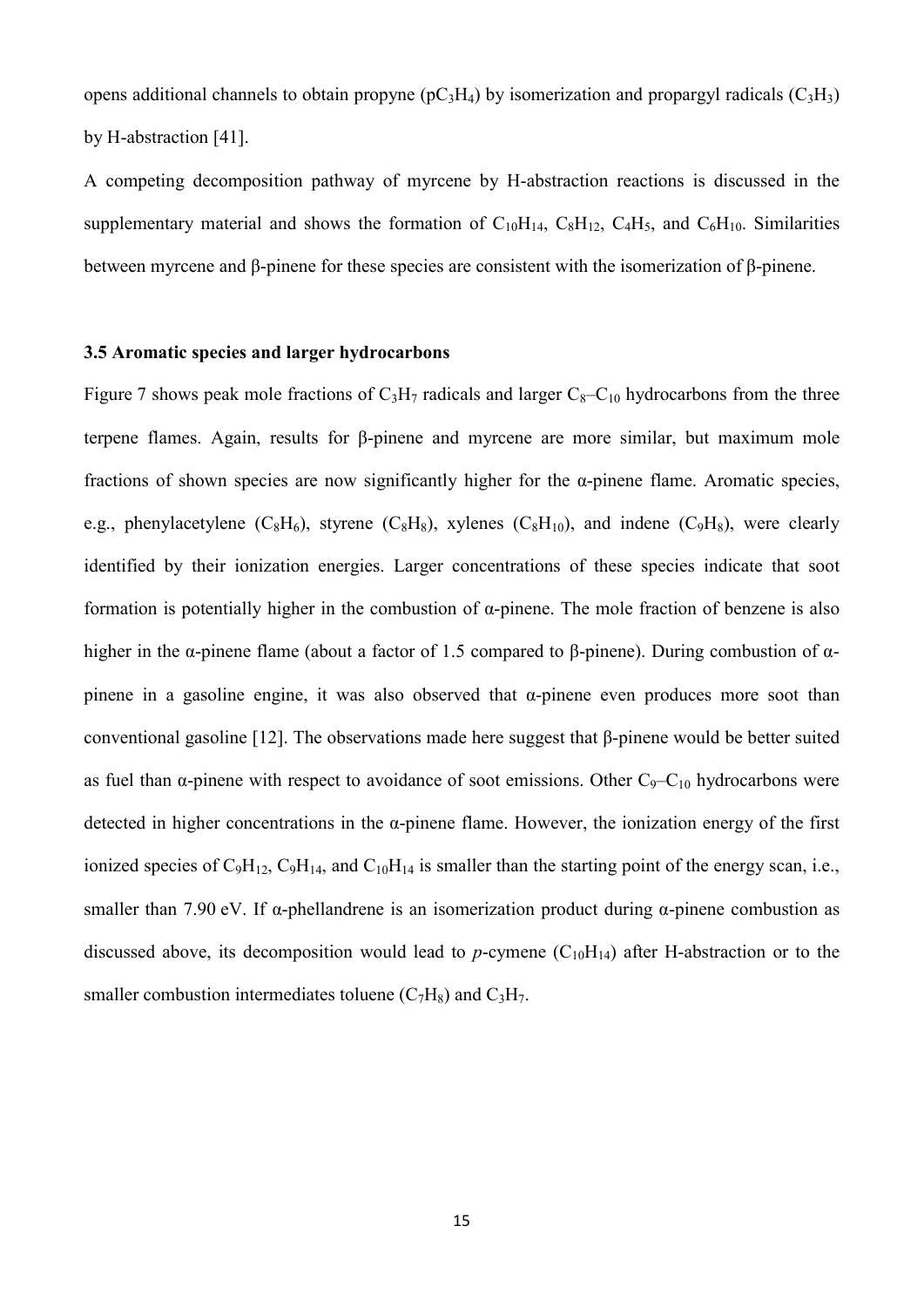

Fig. 7. Peak mole fractions of some combustion intermediates measured in higher concentrations in the α-pinene flame.

Dehydrogenation of the pinenes without ring-breaking, i.e., H-abstraction and subsequent β-scission of a C-H bond, would lead to the formation of the bicyclic verbenene or under cleavage of the C4 ring to substituted cyclohexadienes as shown in Fig. S5 for α-pinene. The formation of substituted cyclohexadienes might be a further explanation for the higher concentrations of aromatic hydrocarbons in the α-pinene flame. For example, Law et al. have demonstrated for a stoichiometric cyclohexane flame that the stepwise dehydrogenation to benzene made a significant contribution to the total benzene concentration [42]. Here, the lack of known ionization energies does not allow further conclusions on the identity of the  $C_{10}H_{14}$  species formed in our investigated flames.

## 4. Conclusions

Growing interest in biomass-derived, alternative fuels makes a fundamental understanding of the combustion chemistry of monoterpenes scientifically important, but investigations on the combustion of the pinenes and myrcene are so far limited. In this work, the combustion of the pinene isomers ( $\alpha$ and β-pinene) and myrcene, which is an isomerization product in pyrolysis of β-pinene, were investigated in flat premixed, low-pressure flames at 30 mbar by photoionization molecular-beam mass spectrometry at the Advanced Light Source in Berkeley. More than 50 combustion intermediates formed during combustion of the three studied stoichiometric flames were identified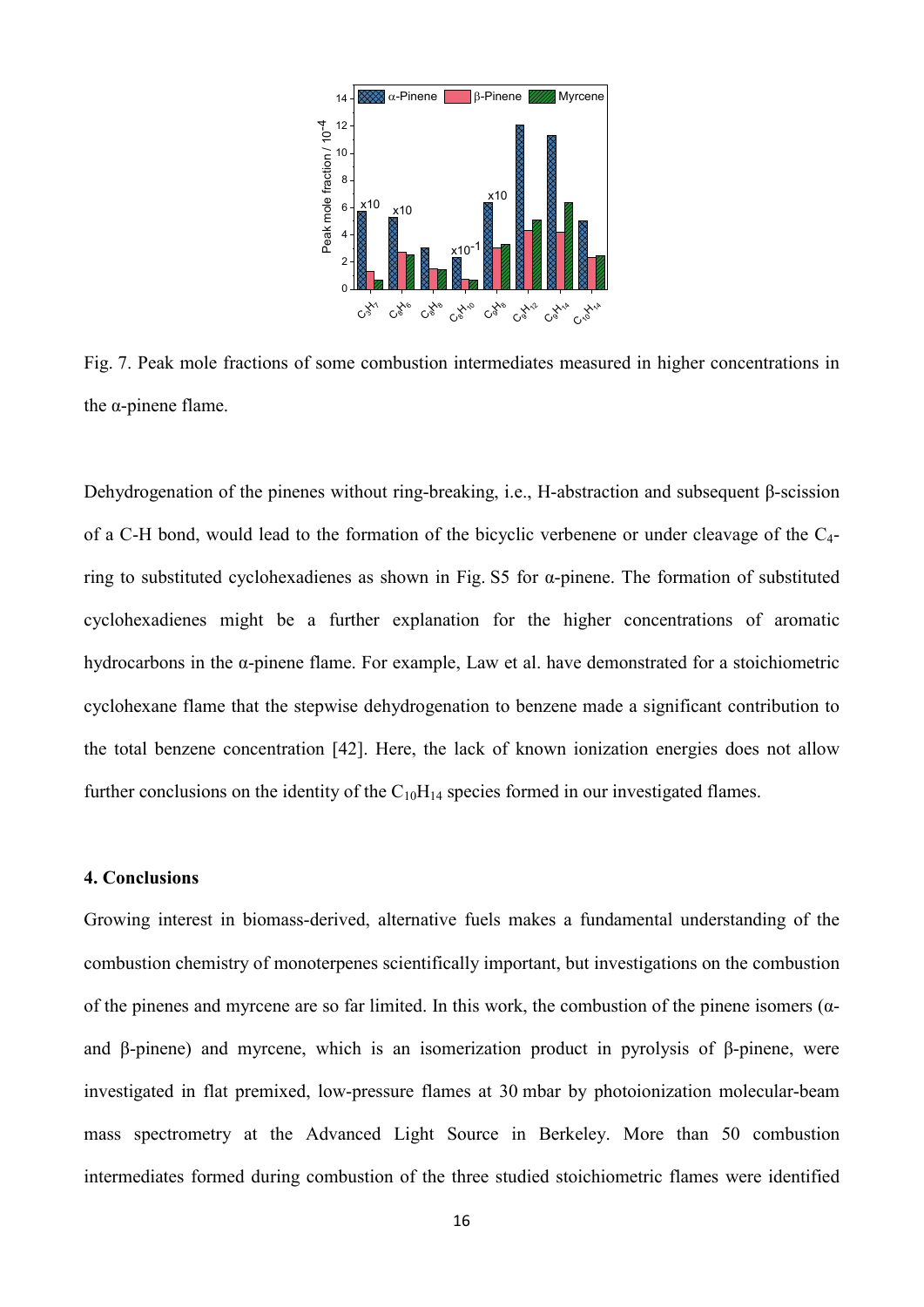and their mole fractions calculated. The comprehensive speciation data give an insight into the combustion kinetics of the monoterpenes and is made available herein for subsequent model validation. Observed similarities in the species pool between β-pinene and myrcene suggest that βpinene isomerizes to myrcene during combustion, so that the identified main decomposition steps are the same for both fuels. A detailed decomposition pathway is formulated for myrcene. The speciation data of all three flames provide important information for the development of reaction mechanisms. Given the complexity of the flame chemistry of these fuels and their propensity for isomerization, additional data sets for other possible isomers may be needed to allow meaningful future reaction mechanism development. The most important isomers could be identified and give first experimental evidence for possible reaction pathways that should be included in chemical kinetic modeling. It is also shown that  $\alpha$ -pinene isomerizes during combustion, since the formation of a  $C_{10}H_{16}$  isomer with significantly lower ionization energy than  $\alpha$ -pinene was directly observed. However, the decomposition of α-pinene without previous isomerization needs further investigation, because the clear identification of some larger  $C_9$  and  $C_{10}$  hydrocarbons was not possible due to unknown ionization energies of candidate compounds. To fully understand the formation of higher aromatic hydrocarbons, it is necessary to determine the ionization energies of possible  $C_9$  and  $C_{10}$ hydrocarbons. The results show that α-pinene has a higher propensity to form aromatic hydrocarbons and soot. For example, benzene, phenylacetylene, xylenes, styrene and naphthalene were detected in all flames, but the concentrations of all aromatic hydrocarbons are significantly higher in  $\alpha$ -pinene under the same conditions. For β-pinene and myrcene, higher levels of unsaturated non-cyclic hydrocarbons were detected, in particular, hydrocarbons having four and five carbon atoms, e.g., 1,3 butadiene and isoprene.

#### Acknowledgments

The authors gratefully acknowledge Paul Fugazzi for technical assistance and Patrick Hemberger for calculation of adiabatic ionization energies. TK acknowledges support from the German Research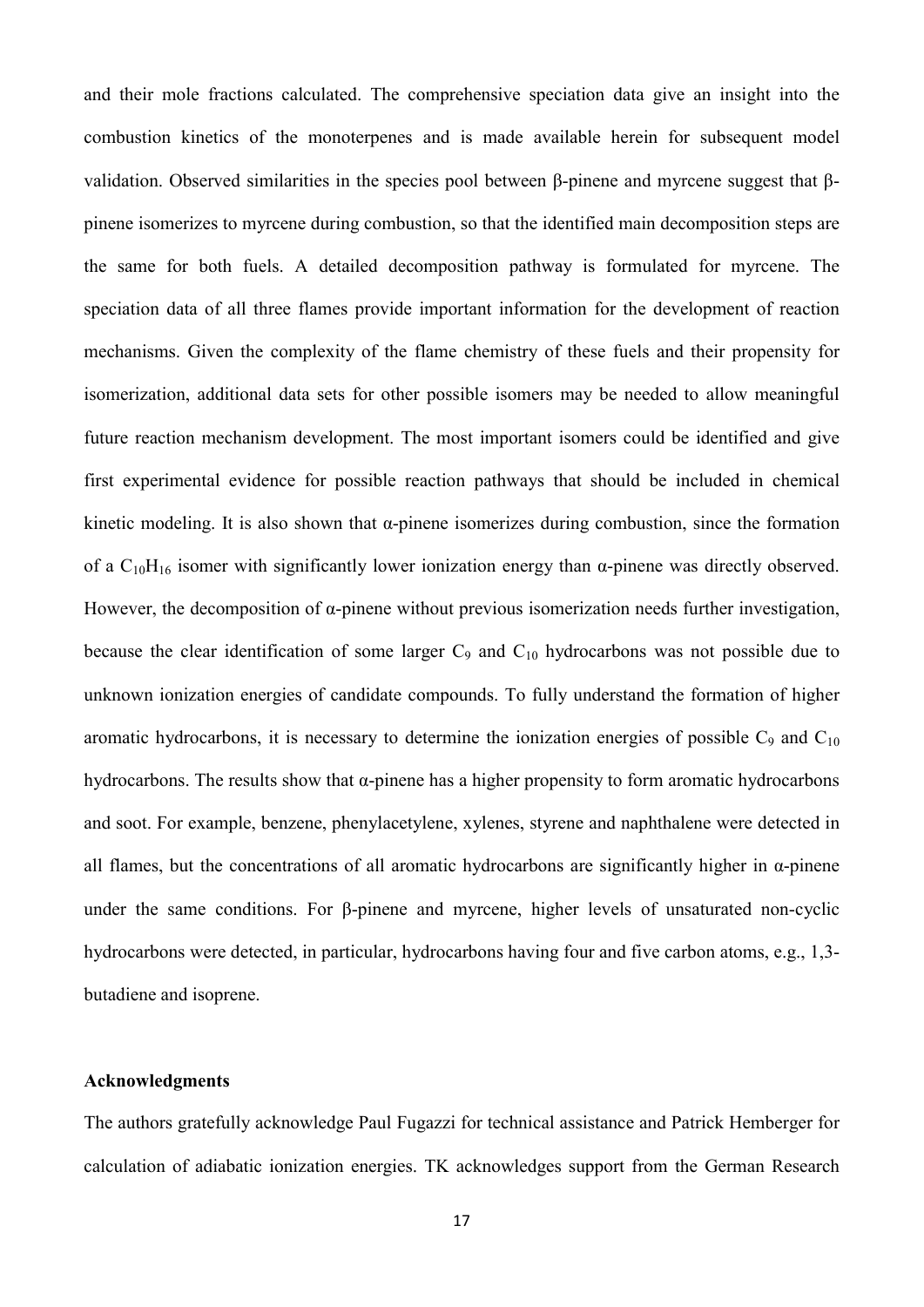Foundation (DFG) under contract KA3871/3-2. NH acknowledges support from the U.S. DOE, Office of Science, Office of Basic Energy Sciences. Sandia National Laboratories is a multi-mission laboratory managed and operated by National Technology and Engineering Solutions of Sandia, LLC., a wholly owned subsidiary of Honeywell International, Inc., for the U.S. Department of Energy's National Nuclear Security Administration under contract DE-NA0003525. The experiments were conducted at the Advanced Light Source, Berkeley National Laboratory, Berkeley, CA, USA. The Advanced Light Source is supported by the Director, Office of Science, Office of Basic Energy Sciences, of the U.S. DOE under Contract No. DEAC02-05CH11231.

#### **References**

[1] D. Thrän, K. Naumann, E. Billig, M. Millinger, K. Oehmichen, D. Pfeiffer, K. Zech, in: M.R. Riazi, D. Chiaramonti (Eds.), Biofuels production and processing technology, Taylor & Francis, Boca Raton, 2018, pp. 55-100.

[2] S. Blakey, L. Rye, C.W. Wilson, Aviation gas turbine alternative fuels: A review, Proc. Combust. Inst. 33 (2011) 2863-2885.

[3] B.G. Harvey, M.E. Wright, R.L. Quintana, High-density renewable fuels based on the selective dimerization of pinenes, Energy Fuels 24 (2010) 267-273.

[4] H.A. Meylemans, R.L. Quintana, B.G. Harvey, Efficient conversion of pure and mixed terpene feedstocks to high density fuels, Fuel 97 (2012) 560-568.

[5] H.A. Meylemans, L.C. Baldwin, B.G. Harvey, Low-temperature properties of renewable highdensity fuel blends, Energy Fuels 27 (2013) 883-888.

[6] S. Sarria, B. Wong, H.G. Martin, J.D. Keasling, P. Peralta-Yahya, Microbial synthesis of pinene, ACS Synth. Biol. 3 (2014) 466-475.

[7] A. Behr, L. Johnen, Myrcene as a natural base chemical in sustainable chemistry: A critical review, ChemSusChem 2 (2009) 1072-1095.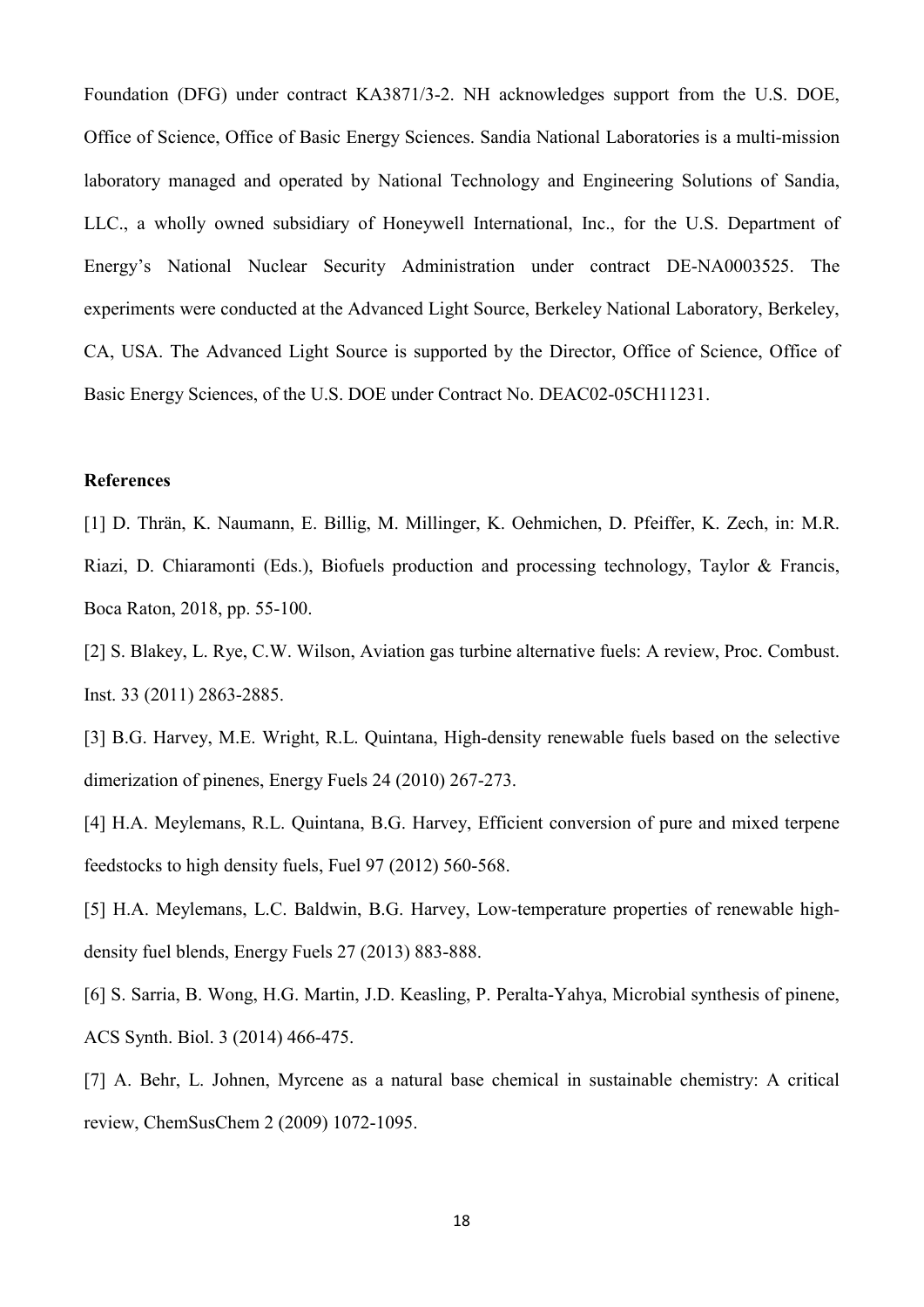[8] B. Coudour, K. Chetehouna, S. Rudz, P. Gillard, J.-P. Garo, Investigation on minimum ignition energy of mixtures of  $\alpha$ -pinene-benzene/air, J. Hazard. Mater. 283 (2015) 507-511.

[9] B. Coudour, K. Chetehouna, F. Halter, C. Mounaïm-Rousselle, J.-P. Garo, Effects of temperature and equivalence ratio on laminar burning speeds of  $\alpha$ -pinene/benzene/air mixtures for different fuel proportions, Combust. Sci. Technol. 188 (2016) 2128-2136.

[10] S. Rudz, K. Chetehouna, C. Strozzi, P. Gillard, Minimum ignition energy measurements for  $\alpha$ pinene/air mixtures, Combust. Sci. Technol. 186 (2014) 1597-1605.

[11] L. Courty, K. Chetehouna, F. Halter, F. Foucher, J.-P. Garo, C. Mounaïm-Rousselle, Experimental determination of emission and laminar burning speeds of  $\alpha$ -pinene, Combust. Flame 159 (2012) 1385-1392.

[12] V. Raman, V. Sivasankaralingam, R. Dibble, S.M. Sarathy, α-Pinene - A high energy density biofuel for SI engine applications, SAE Tech. Pap. (2016) 2016-01-2171.

[13] L.A. Goldblatt, S. Palkin, Vapor phase thermal isomerization of  $\alpha$ - and  $\beta$ -pinene, J. Am. Chem. Soc. 63 (1941) 3517-3522.

[14] R.L. Burwell, The Mechanism of the pyrolyses of pinenes, J. Am. Chem. Soc. 73 (1951) 4461- 4462.

[15] A. Stolle, C. Brauns, M. Nüchter, B. Ondruschka, W. Bonrath, M. Findeisen, Thermal behaviour of selected  $C_{10}H_{16}$  monoterpenes, Eur. J. Org. Chem. (2006) 3317-3325.

[16] A. Stolle, B. Ondruschka, M. Findeisen, Mechanistic and kinetic insights into the thermally induced rearrangement of  $\alpha$ -pinene, J. Org. Chem. 73 (2008) 8228-8235.

[17] T.A. Cool, A. McIlroy, F. Oi, P.R. Westmoreland, L. Poisson, D.S. Peterka, M. Ahmed, Photoionization mass spectrometer for studies of flame chemistry with a synchrotron light source, Rev. Sci. Instrum. 76 (2005) 094102.

[18] T. Bierkandt, P. Hemberger, P. Oßwald, D. Krüger, M. Köhler, T. Kasper, Flame structure of laminar premixed anisole flames investigated by photoionization mass spectrometry and photoelectron spectroscopy, Proc. Combust. Inst. 37 (2019) 1579-1587.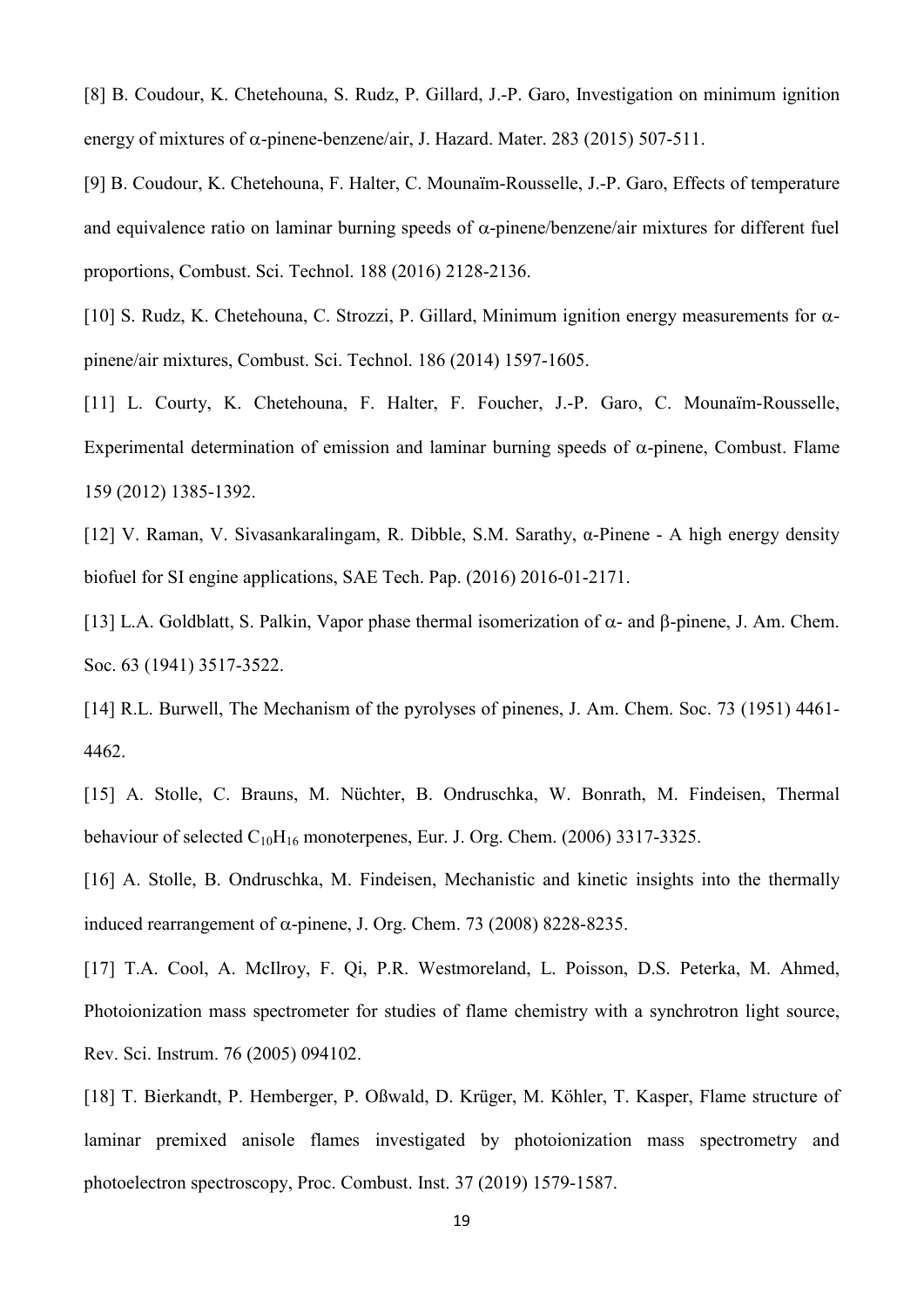[19] U. Struckmeier, P. Oßwald, T. Kasper, L. Böhling, M. Heusing, M. Köhler, A. Brockhinke, K. Kohse-Höinghaus, Sampling probe influences on temperature and species concentrations in molecular beam mass spectroscopic investigations of flat premixed low-pressure flames, Z. Phys. Chem. 223 (2009) 503-537.

[20] J.E. Hawkins, W.T. Eriksen, Physical and thermodynamic properties of terpenes. II. The heats of combustion of some terpene hydrocarbons, J. Am. Chem. Soc. 76 (1954) 2669-2671.

[21] S.J. Blanksby, G.B. Ellison, Bond dissociation energies of organic molecules, Acc. Chem. Res. 36 (2003) 255-263.

[22] D. Krüger, P. Oßwald, M. Köhler, P. Hemberger, T. Bierkandt, Y. Karakaya, T. Kasper, Hydrogen abstraction ratios: A systematic iPEPICO spectroscopic investigation in laminar flames, Combust. Flame 191 (2018) 343-352.

[23] N. Hansen, W. Li, M.E. Law., T. Kasper, P.R. Westmoreland, B. Yang, T.A. Cool, A. Lucassen, The importance of fuel dissociation and propargy t + allyl association for the formation of benzene in a fuel-rich 1-hexene flame, Phys. Chem. Chem. Phys. 12 (2010) 12112-12122.

[24] M. Mehl, G. Vanhove, W.J. Pitz, E. Ranzi, Oxidation and combustion of the n-hexene isomers: A wide range kinetic modeling study, Combust. Flame 155 (2008) 756-772.

[25] A. Stolle, B. Ondruschka, Comment to the paper "Synthesis of myrcene by pyrolysis of βpinene: Analysis of decomposition reactions" by M.B. Kolicheski et al. [J. Anal. Appl. Pyrol. 80 (2007) 92–100], J. Anal. Appl. Pyrolysis 81 (2008) 136-138.

[26] F.P. Lossing, J.C. Traeger, Free radicals by mass spectrometry XLVI. Heats of formation of  $C_5H_7$  and  $C_5H_9$  radicals and cations, Int. J. Mass Spectrom. Ion Phys. 19 (1976) 9-22.

[27] M.I. Al-Joboury, D.W. Turner, Molecular photoelectron spectroscopy. Part II. A summary of ionization potentials, J. Chem. Soc. (1964) 4434-4441.

[28] M. Cao, J. Chen, W. Fang, Y. Li, S. Ge, X. Shan, F. Liu, Y. Zhao, Z. Wang, L. Sheng, Dissociative photoionization of B-pinene: An experimental and theoretical study, Eur. J. Mass Spectrom. 20 (2014) 419-428.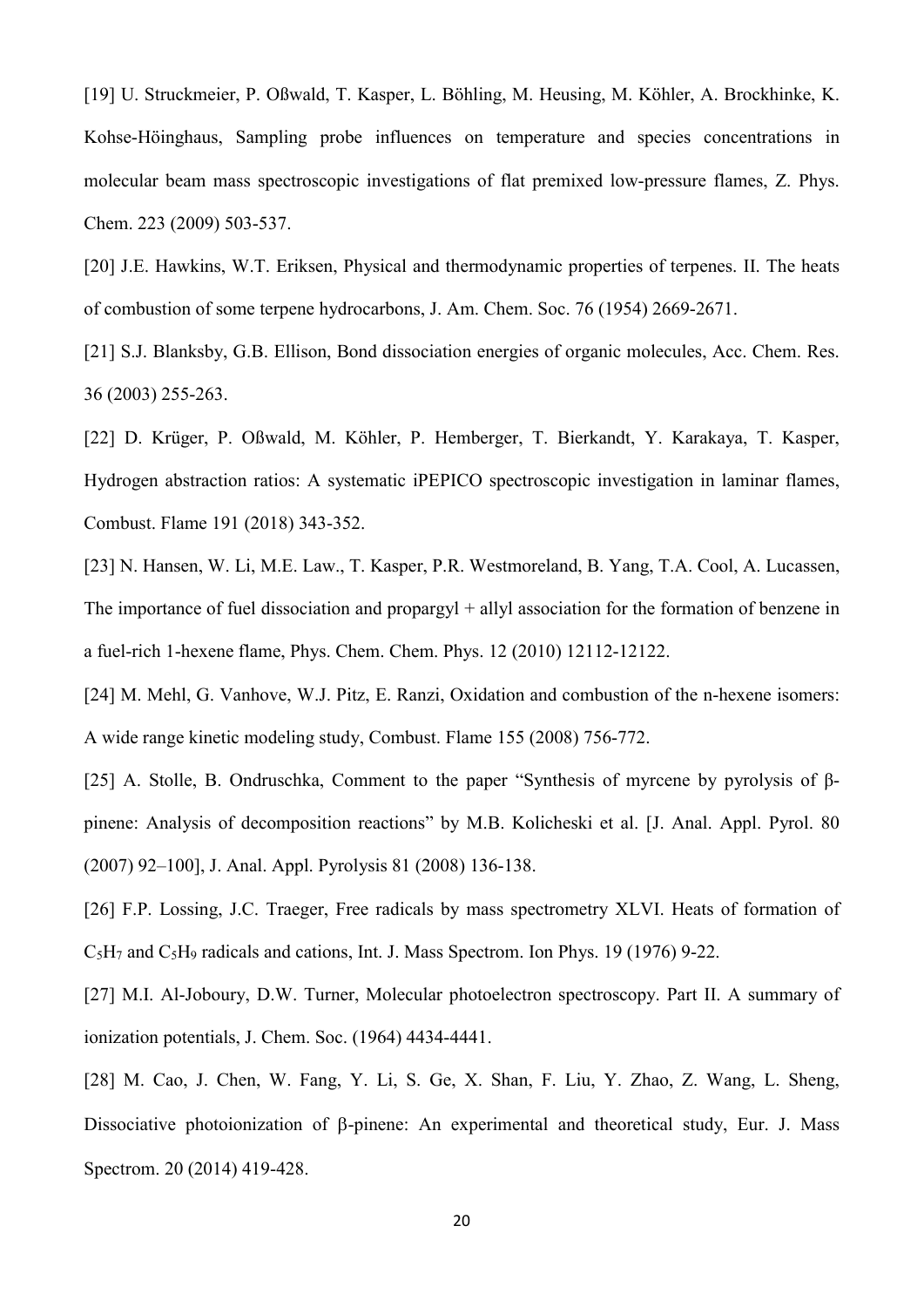[29] A. Sabljic, H. Güsten, Predicting the night-time  $NO<sub>3</sub>$  radical reactivity in the troposphere, Atmospheric Environ. 24 (1990) 73-78.

[30] M. Méjean, A. Giuliani, A. Brunelle, D. Touboul, Determination of ionization energies of a monoterpene series by atmospheric pressure photoionization using tunable vacuum ultraviolet synchrotron radiation, Eur. J. Mass Spectrom. 20 (2014) 403-407.

[31] M.J. Frisch, G.W. Trucks, H.B. Schlegel, G.E. Scuseria, M.A. Robb, J.R. Cheeseman, G. Scalmani, V. Barone, G.A. Petersson, H. Nakatsuji, X. Li, M. Caricato, A.V. Marenich, J. Bloino, B.G. Janesko, R. Gomperts, B. Mennucci, H.P. Hratchian, J.V. Ortiz, A.F. Izmaylov, J.L. Sonnenberg, D. Williams-Young, F. Ding, F. Lipparini, F. Egidi, J. Goings, B. Peng, A. Petrone, T. Henderson, D. Ranasinghe, V.G. Zakrzewski, J. Gao, N. Rega, G. Zheng, W. Liang, M. Hada, M. Ehara, K. Toyota, R. Fukuda, J. Hasegawa, M. Ishida, T. Nakajima, Y. Honda, O. Kitao, H. Nakai, T. Vreven, K. Throssell, J.A. Montgomery, J.E. Peralta, F. Ogliaro, M.J. Bearpark, J.J. Heyd, E.N. Brothers, K.N. Kudin, V.N. Staroverov, T.A. Keith, R. Kobayashi, J. Normand, K. Raghavachari, A.P. Rendell, J.C. Burant, S.S. Iyengar, J. Tomasi, M. Cossi, J.M. Millam, M. Klene, C. Adamo, R. Cammi, J.W. Ochterski, R.L. Martin, K. Morokuma, O. Farkas, J.B. Foresman, D.J. Fox, Gaussian 16, Revision A.03, Gaussian, Inc., Wallingford, CT, 2016.

[32] M.B. Kolicheski, L.C. Cocco, D.A. Mitchell, M. Kaminski, Synthesis of myrcene by pyrolysis of b-pinene: Analysis of decomposition reactions, J. Anal. Appl. Pyrolysis 80 (2007) 92-100.

[33] D. Nauduri, A. Greenberg, Calculated ionization energies for a series of sesquiterpenes: Comparisons with experimental vertical ionization energies and comments on related structureactivity relationships (SARs), Struct. Chem. 20 (2009) 417-421.

[34] S.A. Skeen, B. Yang, A.W. Jasper, W.J. Pitz, N. Hansen, Chemical structures of low-pressure premixed methylcyclohexane flames as benchmarks for the development of a predictive combustion chemistry model, Energy Fuels 25 (2011) 5611-5625.

[35] G. Bieri, F. Burger, E. Heilbronner, J.P. Maier, Valence ionization energies of hydrocarbons, Helv. Chim. Acta 60 (1977) 2213-2233.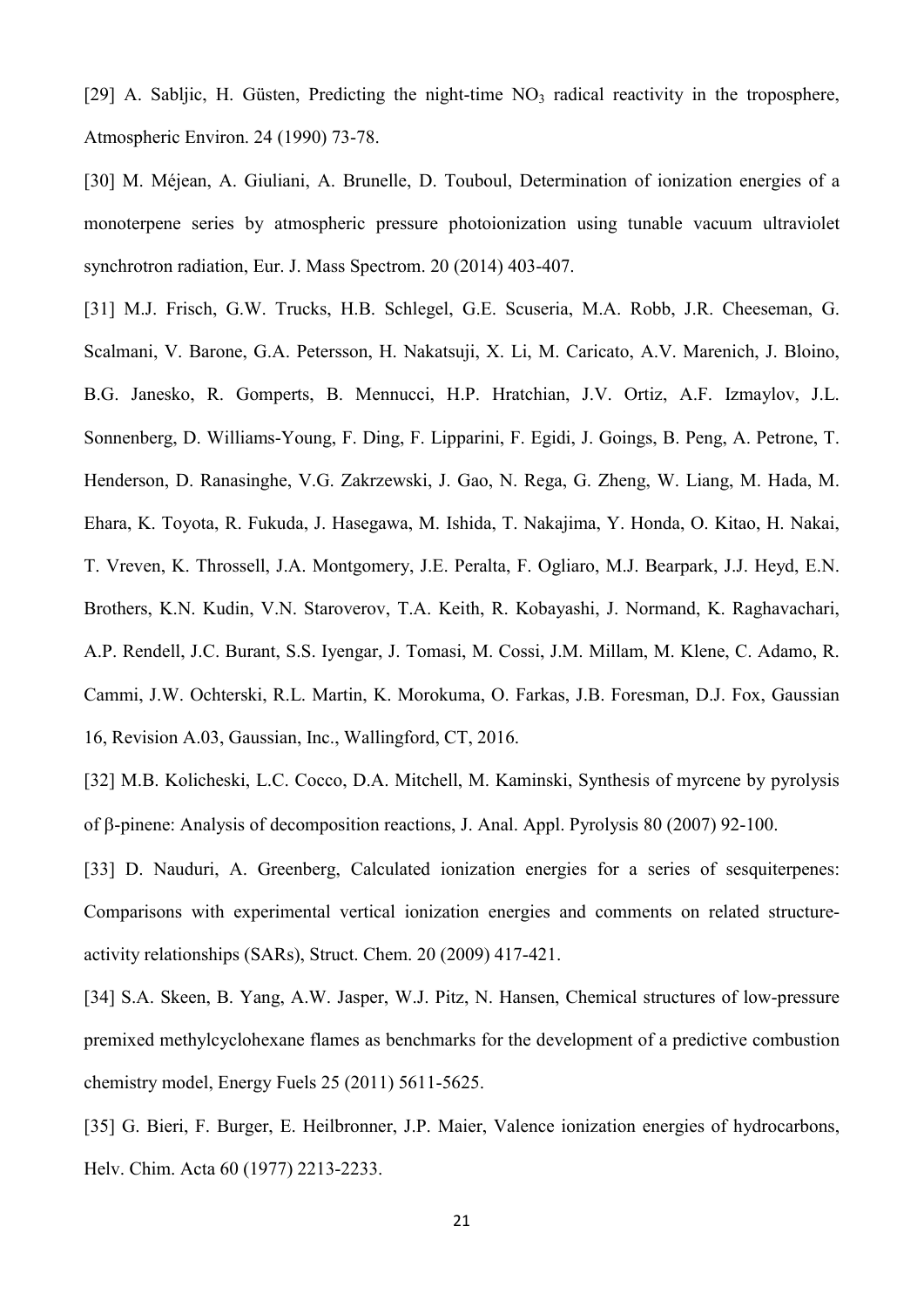[36] B. Yang, J. Wang, T.A. Cool, N. Hansen, S. Skeen, D.L. Osborn, Absolute photoionization cross-sections of some combustion intermediates, Int. J. Mass Spectrom. 309 (2012) 118-128.

[37] X. Liu, W. Zhang, Z. Wang, M. Huang, X. Yang, L. Tao, Y. Sun, Y. Xu, X. Shan, F. Liu, L. Sheng, Dissociative photoionization of isoprene: Experiments and calculations, J. Mass Spectrom. 44 (2009) 404-409.

[38] L. Ruwe, K. Moshammer, N. Hansen, K. Kohse-Höinghaus, Consumption and hydrocarbon growth processes in a 2-methyl-2-butene flame, Combust. Flame 175 (2017) 34-46.

[39] R.D. Kern, H.J. Singh, C.H. Wu, Thermal decomposition of 1,2-butadiene, Int. J. Chem. Kinet. 20 (1988) 731-747.

[40] J.M. Ribeiro, A.M. Mebel, Reaction mechanism and product branching ratios of the CH + C<sub>3</sub>H<sub>4</sub> reactions: A theoretical study, Phys. Chem. Chem. Phys. 19 (2017) 14543-14554.

[41] N. Hansen, J.A. Miller, P.R. Westmoreland, T. Kasper, K. Kohse-Höinghaus, J. Wang, T.A. Cool, Isomer-specific combustion chemistry in allene and propyne flames, Combust. Flame 156 (2009) 2153-2164.

[42] M.E. Law, P.R. Westmoreland, T.A. Cool, J. Wang, N. Hansen, C.A. Taatjes, T. Kasper, Benzene precursors and formation routes in a stoichiometric cyclohexane flame, Proc. Combust. Inst. 31 (2007) 565-573.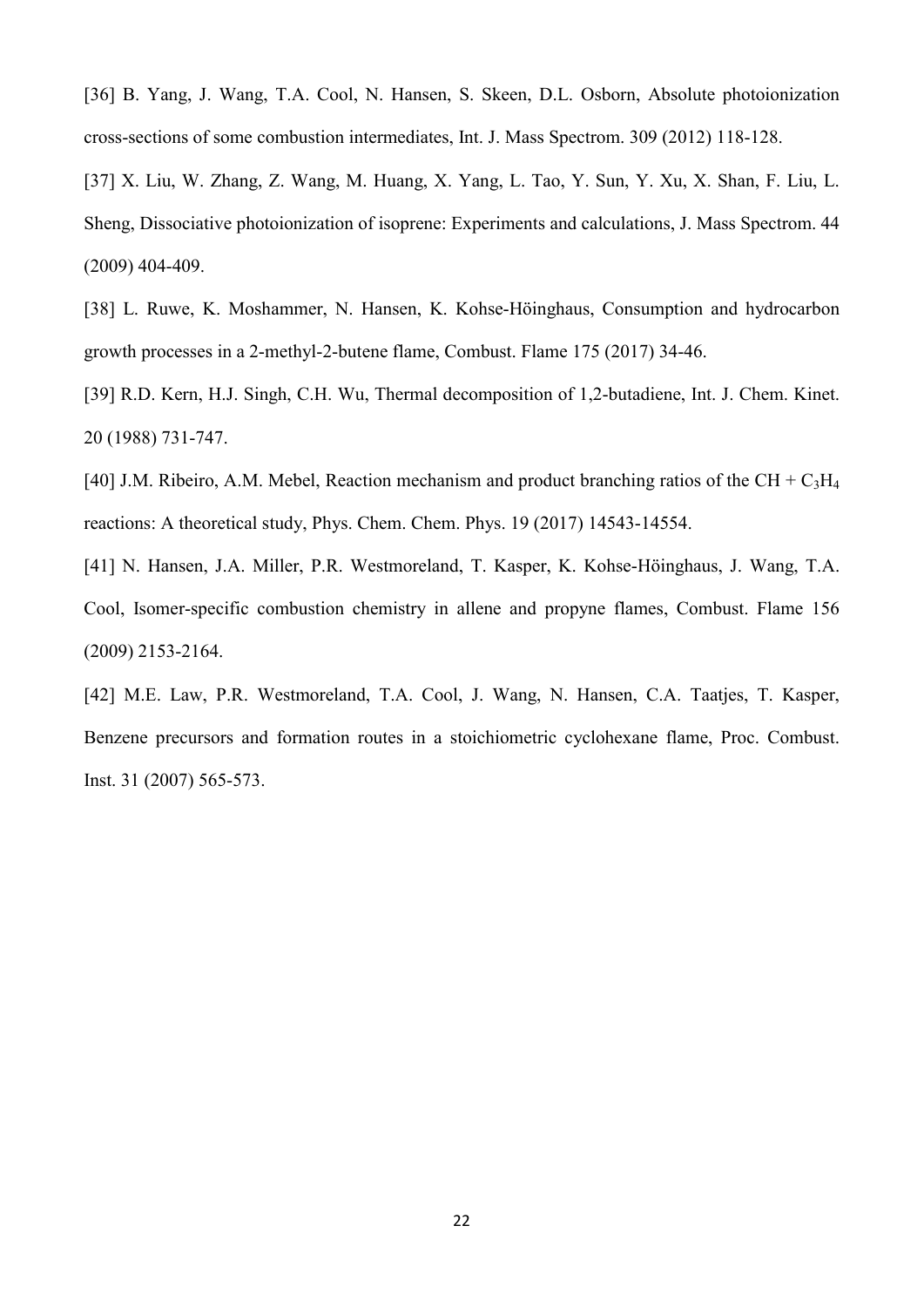# List of supplemental material:

PDF document includes supporting tables and figures, discussion of an alternative decomposition pathway of myrcene by H-abstraction reactions, a detailed description of the experiment, and the procedure for the data reduction.

An Excel sheet includes the experimental temperature profiles and mole fraction profiles of the three terpene flames.